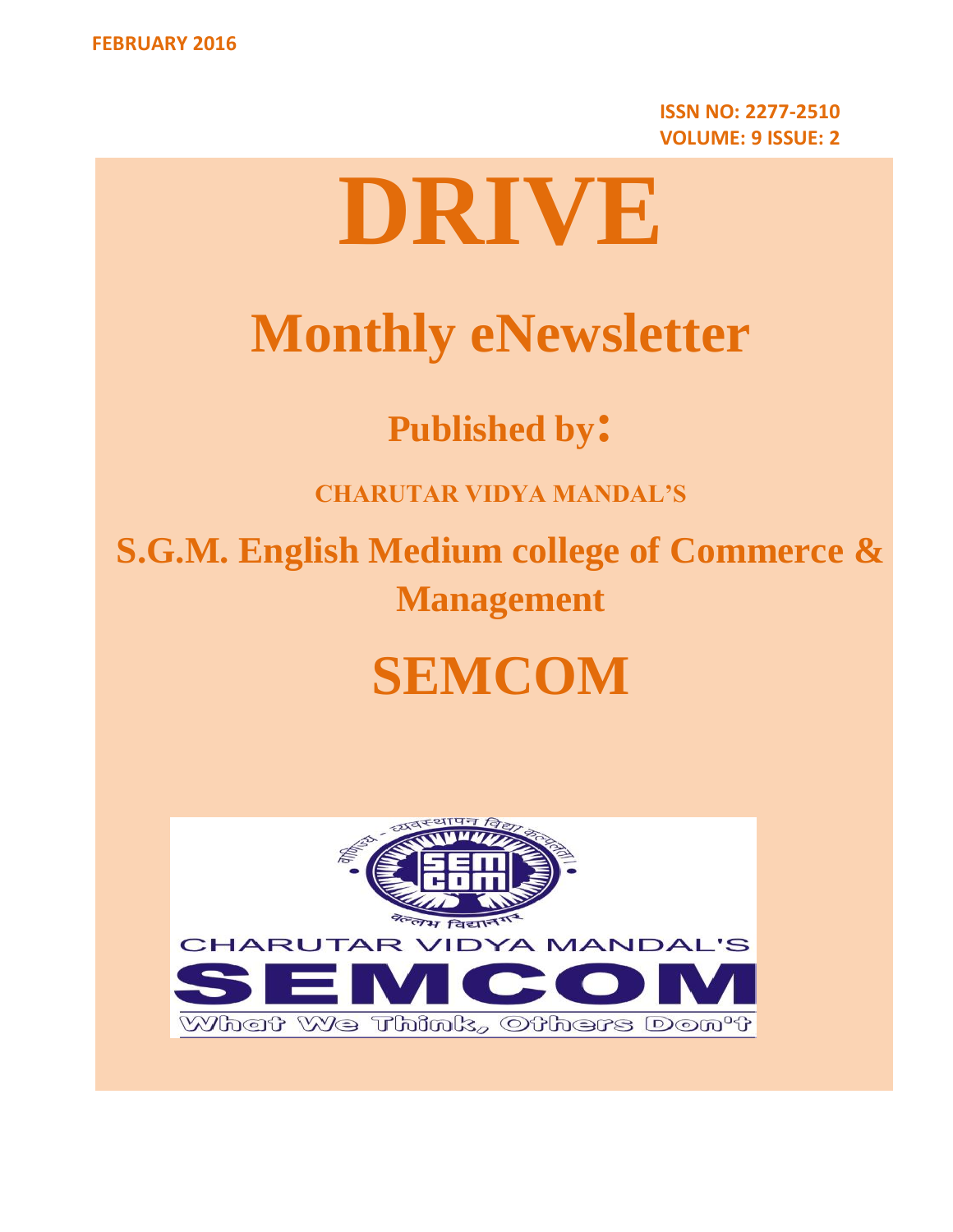VISION: *To contribute to the societal enrichment through quality education, innovation and value augmentation.*

MISSION: *To build up a competitive edge amongst the students by fostering a stimulating learning environment.*

DREAM: *To establish a unique identity in the emerging global village.*

#### GOALS:

- *To focus on integral development of students.*
- *To offer courses and programs in tune with changing trends in the society as a whole.*
- *To update the curriculum as per the need of the business and industry.*
- *To create unique identity in the educational world at the national as well as international level.*
- *To institutionalize quality in imparting education.*
- *To incorporate innovations on a continuous basis in the entire process of education at institutional level.*
- *To create platform for the students for exhibiting their talent and for development of their potentials.*
- *To generate stimulating learning environment for students as well as teachers.*
- *To build cutting edge amongst the students to withstand and grow in the competitive environment at the global level.*

### The overall mission is reinforced by the Punch Line

### "What We think, Others DOn't".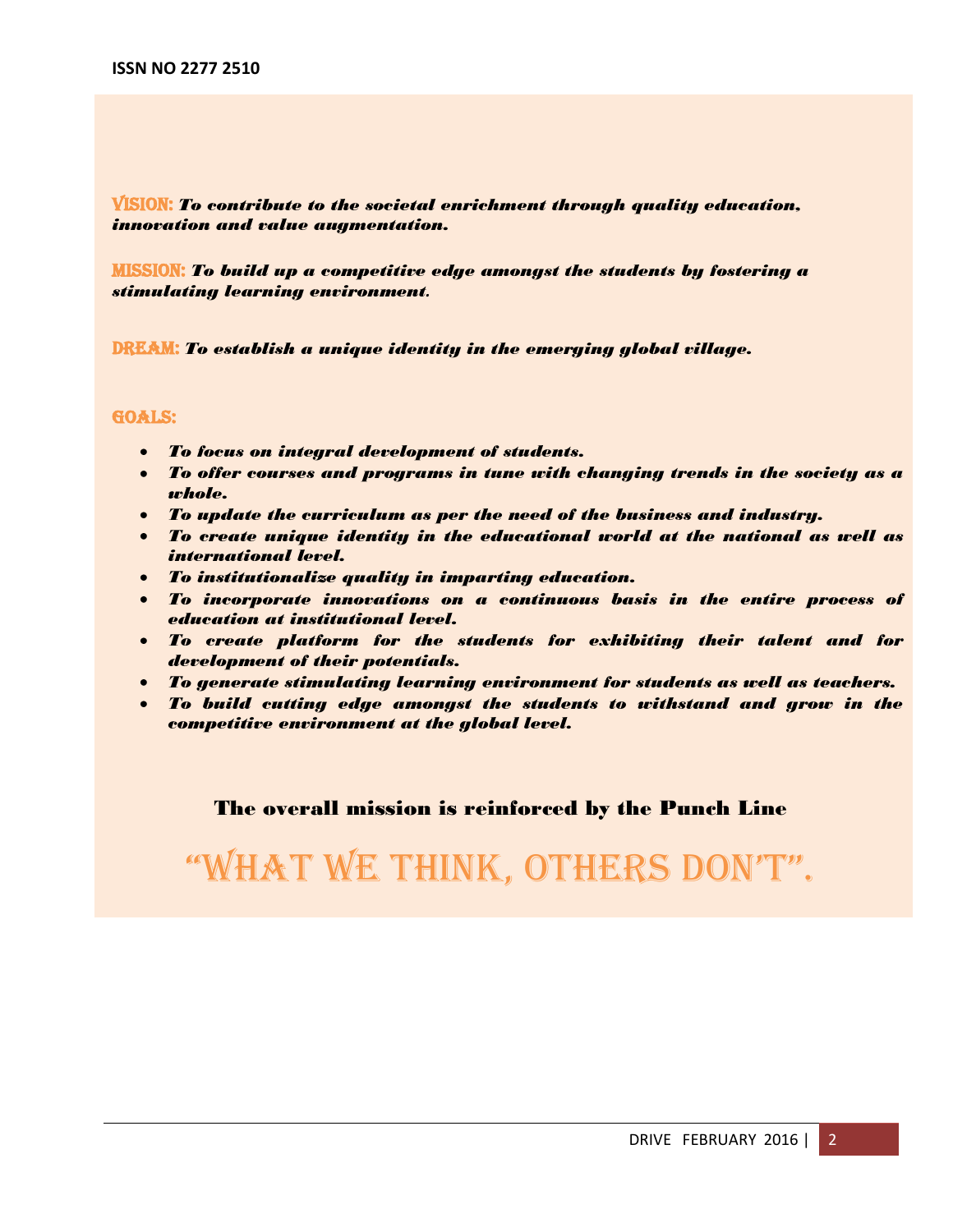# **CONTENTS**

| Pg.4         | <b>From Chief Editor's Desk</b><br>Dr Nikhil Zaveri<br>Director & Principal,<br><b>SEMCOM</b>  |  |  |  |
|--------------|------------------------------------------------------------------------------------------------|--|--|--|
| <b>Pg. 5</b> | <b>IQAC CORNER</b>                                                                             |  |  |  |
| <b>Pg.10</b> | <b>ARTICLE</b>                                                                                 |  |  |  |
| <b>Pg.12</b> | <b>SEMCOM IQAC Updates</b><br><b>Editorial Board, DRIVE</b><br><b>SEMCOM</b>                   |  |  |  |
| Pg.13        | <b>FINTELLIGENCE</b><br>DR. KAMINI K. SHAH<br><b>ASSISTANT PROFESSOR</b><br><b>SEMCOM</b>      |  |  |  |
| Pg. 16       | <b>SEMANTIC WEB</b><br>DR. NEHAL DAULATJADA<br><b>ASSISTANT PROFESSOR</b><br><b>SEMCOM</b>     |  |  |  |
| Pg.17        | <b>ARTICLE</b><br>DR. ANKUR AMIN<br><b>ASSISTANT PROFFSSOR</b><br><b>SEMCOM</b>                |  |  |  |
| <b>Pg.19</b> | <b>COMMUNICARE</b><br><b>MS. NISHRIN PATHAN</b><br><b>ASSISTANT PROFESSOR</b><br><b>SEMCOM</b> |  |  |  |
| Pg. 20       | <b>MY VOICE</b><br>MR. SUNIL CHAUDHARY<br><b>ASSISTANT PROFESSOR</b><br><b>SEMCOM</b>          |  |  |  |

| Pg. 21 | <b>ACCOUNTING AURA</b>          |
|--------|---------------------------------|
|        | MR. PRATIK SHAH                 |
|        | <b>ASSISTANT PROFESSOR</b>      |
| Pg.23  | <b>SEMCOM</b>                   |
|        | <b>ARTICLE</b>                  |
|        | DR. KAMLESH VAISHNAV            |
|        | <b>ASSOCIATE PROFESSOR</b>      |
|        | <b>SEMCOM</b>                   |
|        |                                 |
|        |                                 |
|        | <b>ARTICLE</b>                  |
|        | MR. VISHNUKUMAR TERAIYA         |
| Pg. 24 | <b>TRAINEE ADHYAPAK SAHAYAK</b> |
|        | <b>SEMCOM</b>                   |
|        |                                 |
|        | <b>EDITORIAL BOARD</b>          |
| Pg. 26 | <b>SEMCOM</b>                   |

### **Editorial Board:**

| Nikhil Zaveri<br>Dr. . | <b>Chief Editor</b>     |
|------------------------|-------------------------|
| Ms. Nishrin Pathan     | <b>Managing Editor</b>  |
| Ms. T. Hepzibah Mary   | <b>Executive Editor</b> |
| Ms. Reshma Pathak      | <b>Technical Editor</b> |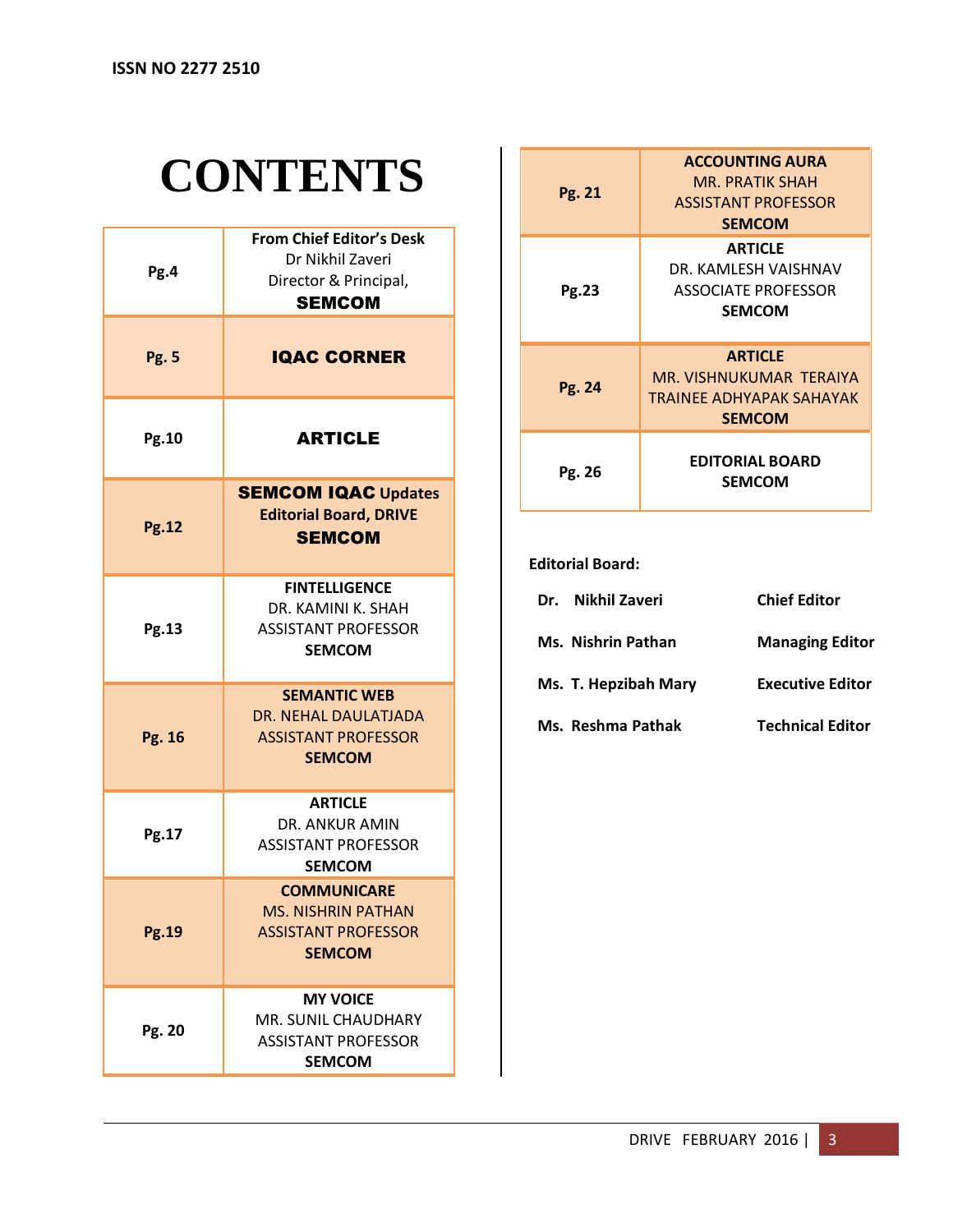**Vol. 9 Issue 2**

**From the Chief Editor's desk:**

### **Start-up India: What students need to learn?**

Launched in March 2015, a dream project of Mr. Narendra Modi, "skill India" aims at creating opportunities, space and scope for the development of the Indian youth. The programme also aims at providing training and skill development to 500 million Indian youth by the year 2020. The highlighting feature is to skill the youth in such way so that they get employment and also improve entrepreneurship. This, in the history in independent India, is the golden opportunity for Indian youth to grab and act as it also offers three years' exemption from paying tax and focusing on only growth of the business.

Prime Minister's Employment Generation Programme, in its objective list, proclaims to generate employment opportunities in rural and urban areas in the country through setting up of new self-employment ventures. However youth of India needs to develop lot of skills to obtain best of this opportunities.

Any start-ups is an outcome of a long conceived and aptly realized business idea. An idea, May it be innovative, funny and weird or just a common practice followed differently. Identifying the gap between what the world needs and how you can provide or produce it using minimal resources and technology, identifying the niche marketing for that particular product or a service, actually makes the difference. Students need to learn this skill of idea generation which happens through lot of reading and being observant and conversant with the contemporary trends.

Students must be able to visualize the idea turning into reality before actually it gets implemented. That requires very good visionand for short term and long term goal setting.

Responsiveness and exertions get manifold when idea gets implemented. Initially, hoard of the problem come to shake the confidence. Many times, things apparently seems impossible but then lot of patience, perseverance and focused mind-set help get through this gestation period of a startup. Youth with a casual mindset has no place here. There has to be passion  $-a$  fire in the belly to swim through the other side of the problem. One has to be extremely passionate about the completing the tasks to achieve those goals. In fact, those hiccups, setbacks and failures have lot of to teach in businesses. Great and Impressive positive attitude is required to accept these obstacle. When one learns to look at the blessings in disguise, obstacle do really get lower down in their scale. An openness towards hardships, firmness to rise-up and continue and taking life as a great teacher makes the wholesome of such attitude. Remember, success is boring, failures have lot to teach. These are mental preparation for students to learn and develop for any startup.

There is a need for lot of skill development. To define skill further, in any activity where if ideas are involved, the skill is called cognitive skill, if things are involved the skill is known as technical skill and if people are involved, the skill is called as interpersonal skills. For any novice starting business, variety of technical, cognitive and interpersonal skills are essential to develop.

For instance, you must be aware about the technicalities of a core production in which you want to start your business. That is the entire blueprint of business plan should be ready before you actually implement the idea. Identifying the work force required for that particular business, available market for the product/ services, required finance or technology for the initial startup etc. have to be handled very meticulously and sincerely.

These are the ground level realities which will decide the viability of your business. It gives proper direction to your startup and lot of confidence to you.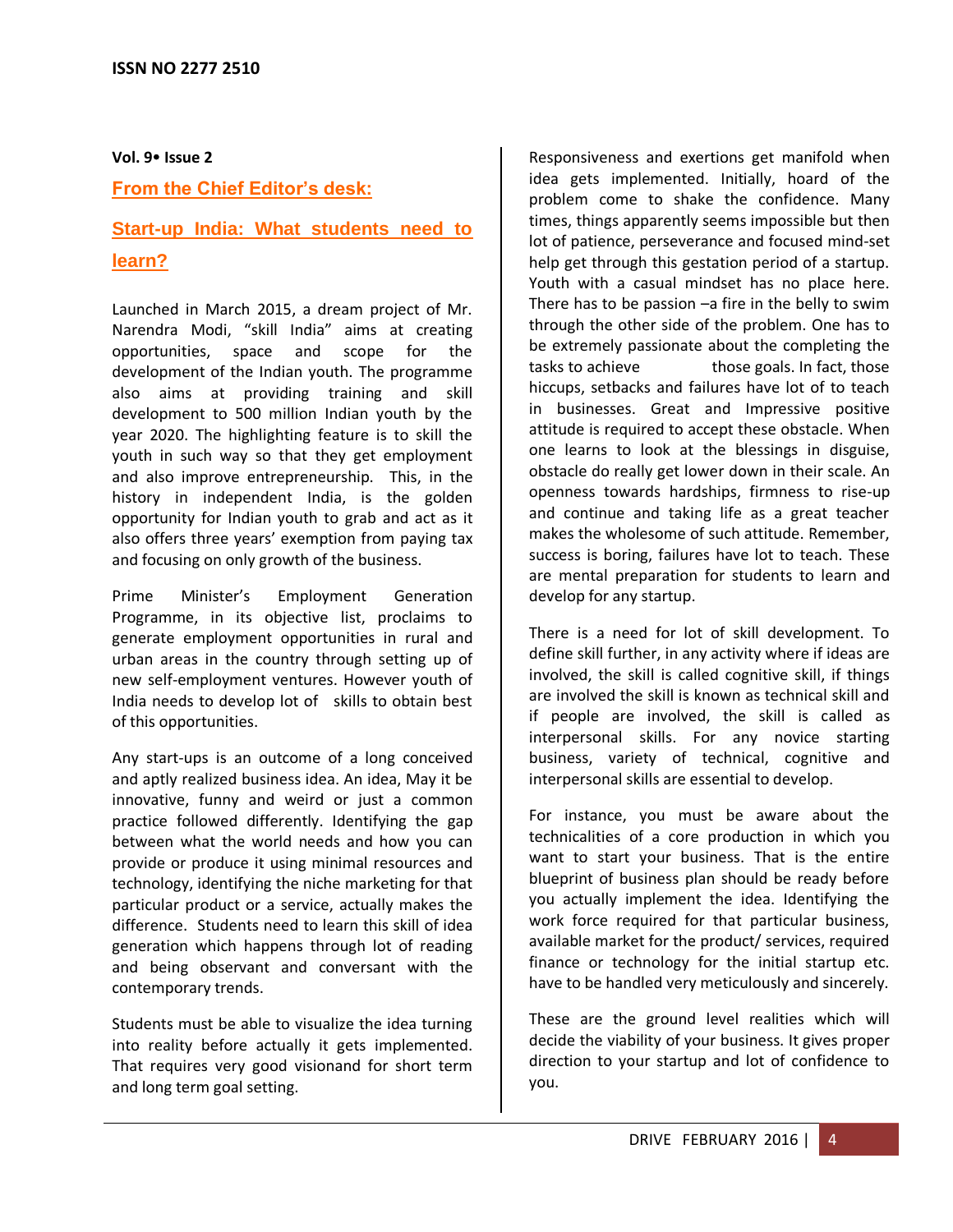Interpersonal skill are equally important for operating any business successfully. Gone are the days when the person used to be the entrepreneur running the entire business on his own. Now is the trend of collaboration and teamwork. Learn to identify proper talents and get them to your team which help you form a team of excellent skill-set. Form a team where someone looks after finance and the other sales and marketing, technology and so on. A pool of multi-talented staff ensures steady progress to your startup. Lot of people networking skills come into this. Excellent communication and presentationskillhelp you put your ideas and plan across the variety of multitude.

At the same time, one must have excellent digital portfolio which talks loudly about you on various social media. Especially, when your business is with the young generation raised in online world, you need to contact, serve and value your customers through a very strong web presence.

Any startup will need lot of attention, time and perseverance. Students must have an idea that luck has no choice but to succumb the hard work.

**By:**

**Dr. Nikhil Zaveri Director & Principal, Chairman, IQAC SEMCOM.**

### **IQAC Corner:**

### **Research Article:**

### **Education for Sustainable Development (ESD) through Higher Education Institutions (HEIs) in India**

### **Abstract:**

Higher Education, at present, is developing fast with emerging new trends and subjects. It is a matter of common knowledge and belief that sustainable development through Higher Education Institutions in the country depends on the quality of teaching, research and extension services. The Education Sustainable Development Programme (ESD) Programme works on research and capacity development to integrate Education for Sustainable Development components into curricula at all levels of education and in all sectors of the society. There are various issues and challenges for sustainable development in the field of higher education like increasing awareness, developing policy, structuring and placing ESD in curriculum, etc. Higher Education Institutions play a major role in improving the environment, preserving natural resources and making an economic and social impact graduates are entering a volatile world and higher education needs to respond to challenging, rapidly changing socio-economic and environment conditions.

### **Introduction:**

Higher education occupies a special position in the educational system of any nation because it is at the apex of the entire educational structure and thus influences all levels of the education. Higher Education, at present, is developing fast with emerging new trends and subjects. It is a matter of common knowledge and belief that sustainable development through Higher Education Institutions in the country depends on the quality of teaching, research and extension services. The Higher Education Institutions in India are regulated by different statutory bodies.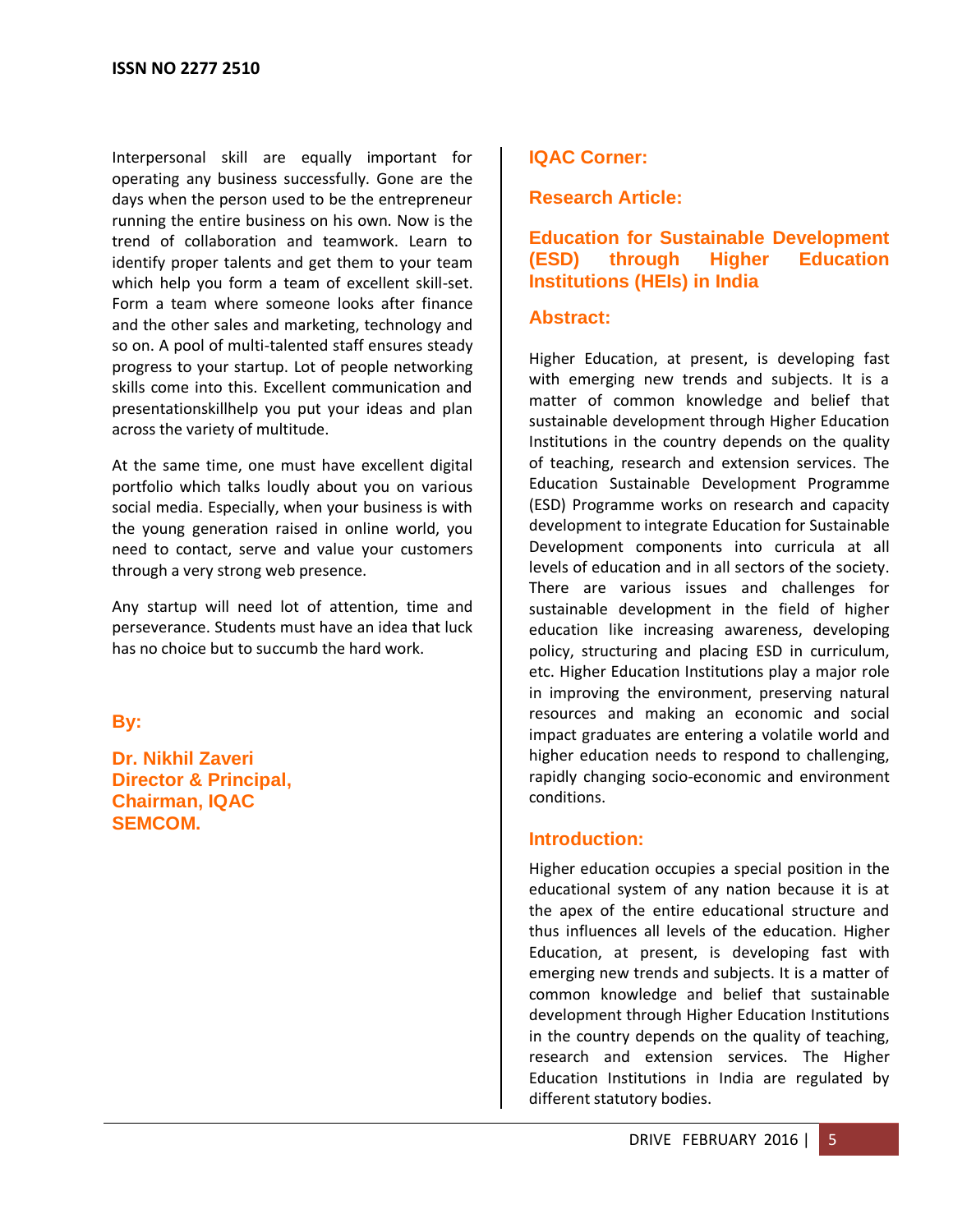The Report of the National Knowledge Commission (2009) mentioned, enrolment in higher education to increase 15% by 2015 for which it has recommended the setting up of about 1500 universities in next few years. The Indian higher education sector is facing significant challenges, despite initiating numerous steps to increase enrolment levels and budgetary support, much remains to be done. Though the country has met the target of Gross Enrolment Ratio (GER) 17 percent in higher education, it would require a Herculean effort to meet the target of GER of 30 percent by 2020. Our public universities are facing challenges like lack of teaching and research resources, large class sizes, a work culture that lacks accountability, politicization of educational institutions, outdated curricula and bureaucratic procedures that adversely affect the quality of education (Grewal, 2013).

### **Major Components of the Education for Sustainable Development (ESD):**

Sustainable development has been high on the political agenda since the 1992 Earth Summit. A vital measure for promoting sustainable development is developing the capacity of all stakeholders through education. The ESD Programme works on research and capacity development to integrate Education for Sustainable Development components into curricula at all levels of education and in all sectors of the society by the end of the UN Decade of Education for Sustainable Development (DESD), which runs from 2005 to 2014. The major components of the ESD Programme are:

- Advocacy and dissemination of ESD and DESD principles;
- Promotion of regional/local approaches through Regional Centres of Expertise (RCE);
- Strengthening ESD activities of higher education institutions;
- Developing online learning for ESD; and
- **•** Training teachers and trainers on ESD.

### **Issues and Challenges to ESD:**

There are various issues and challenges for sustainable development in the field of higher education which are discussed as under:

### **1. Increasing Awareness**

The initial step in launching an ESD program is to develop awareness within the educational community and the public that reorienting education to achieve sustainability is essential especially in higher education.

### **2. Structuring and Placing ESD in Curriculum**

Each country faces a fundamental decision in addressing an ESD strategy. Each country must decide on a method of implementation whether to create another "add on" subject, (e.g., Sustainable Development, Environmental Education, or Population Education etc.).

### **3. Linkage between Existing issues and Economy**

The effectiveness of the world's educational systems is already critically debated in light of the changing needs of society. The current widespread acknowledgment of the need for educational reform may help advance ESD. If it can be linked to one or more priorities of educational reform, ESD could have a good chance for success.

### **4. ESD and Community Participation**

Education for sustainable development remains an enigma to many governments and higher education institutions, Governments, Ministry of Human Resource and Development (MHRD), and educators have expressed a willingness to adopt ESD programmes; however, no successful working models currently exist. Without models to adapt and adopt, governments and higher education institutions must create a process to define what education for sustainability is with respect to the local context.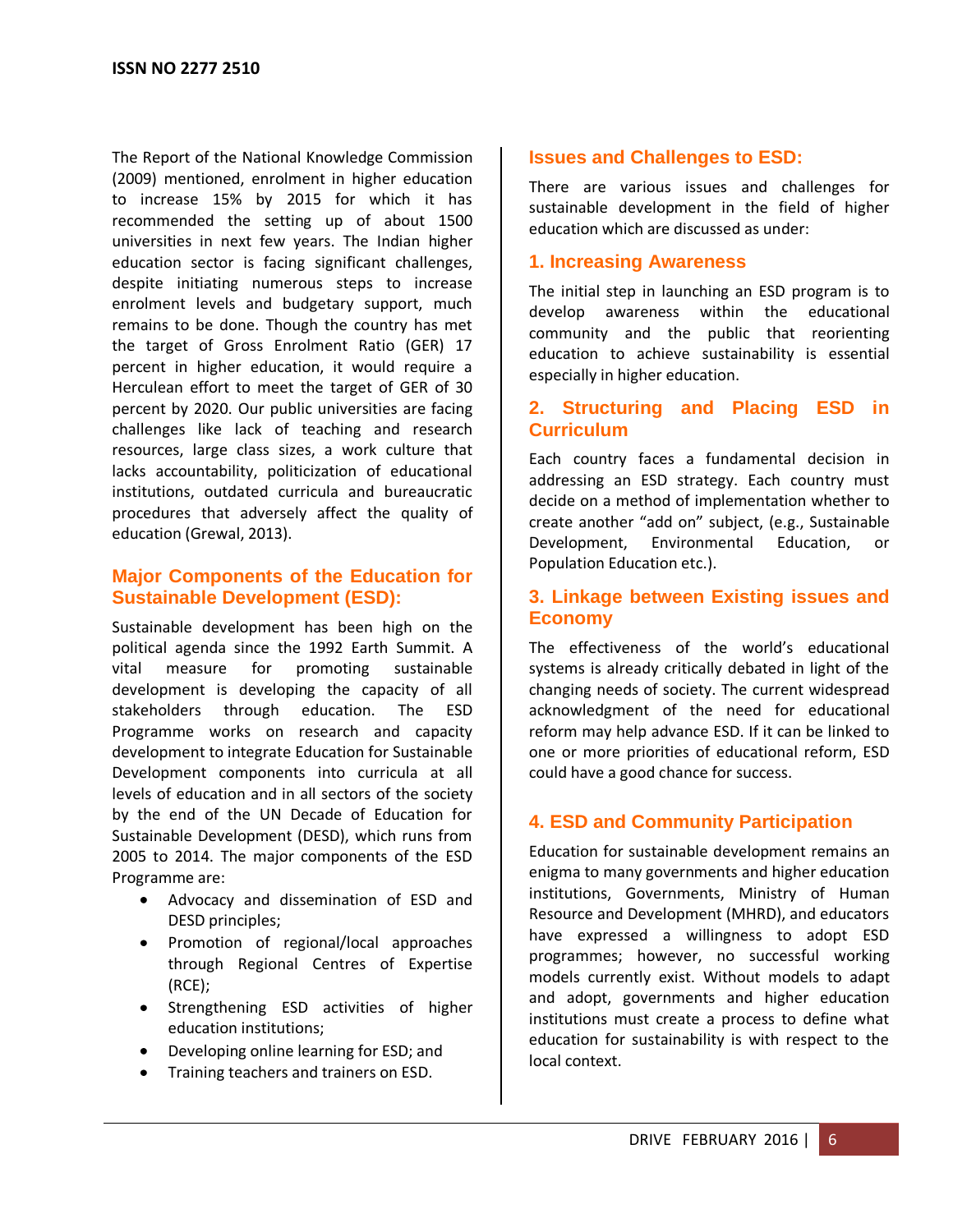### **5. Sharing the Responsibility**

Every sector of the government that is touched by sustainable development (i.e., every ministry and department) can play a role in ESD and the reorienting process. At the UN meeting of the Commission on Sustainable Development, ministries of the environment have taken the lead in stating that education, awareness, and training are essential tools in bringing about sustainable development. Ministries of the environment need to work with both formal and non-formal sectors of the education community to implement ESD. In addition, it is absolutely essential for teachers to be involved in the process of building consensus concerning ESD.

### **6. Building Human Capacity**

The successful implementation of a new educational trend will require responsible, accountable leadership and expertise in both systemic educational change and sustainable development. We must develop realistic strategies to quickly create knowledgeable and capable leadership.

### **7. Developing Financial Resources**

Perhaps one of the greatest expenses of implementing ESD will come with providing appropriate basic education. Basic goals, which were established at Jontiem and reaffirmed at Dakar, include educating more children and increasing the universal average minimum of schooling to six years. Meeting these goals will require hiring many more teachers. These new teachers must be trained, and current teachers must be retrained, to reorient their curriculums to address sustainability. In addition, many countries are evaluating new educational technologies (distance learning, computers, Internet, TV etc.) and strategies to implement them. ESD is already woven into many of these technologies.

### **8. Developing Policy**

To succeed, ESD must have an authoritative impetus from national or regional governments that will drive policy development. Together,

administrators, teachers, and community leaders at the local level must interpret what the policy should "look like" locally.

### **9. Developing Innovative Experiment**

In order to bring about the major changes required by ESD, we need to nurture a climate of safety. Policy makers, administrators, and teachers will need to make changes, experiment, and take risks to accomplish new educational and sustainability goals. They need to have the authority and support of the educational community to change the status quo.

To successfully implement ESD, governments and higher education institutions must plan ahead and develop strategies to address the ten issues mentioned above. These issues should be addressed at every level especially the national level, to ensure consistent implementation of ESD across the country (Mckeown, 2002).

### **Promotion of Sustainable Development via Higher Education Institutions:**

The duties of a teacher have been defined as teaching, research and extension. These sweeping terms include infinite number of tasks that the faculty must be performed. Teaching can involve, on the one hand, having instructions in the classroom and performing administrative duties on the other. Similarly, extension can mean writing popular articles and also field activism (Roy, 2013.). Teachers are the backbone of the education system that creates the most important knowledge resource in society. Therefore, educational institutions must have high quality teachers because only enlightened, emancipated and empowered teachers can lead our society and nation towards progress.

The negotiations for the Fifth Ministerial "Environment for Europe" Conference, which took place in Kiev in 2003, saw the emergency of a UNICEF initiative on education for sustainable development. Both higher education and sustainable development are complex issues. Therefore, it was crucially important to develop the Strategy through a participatory process involving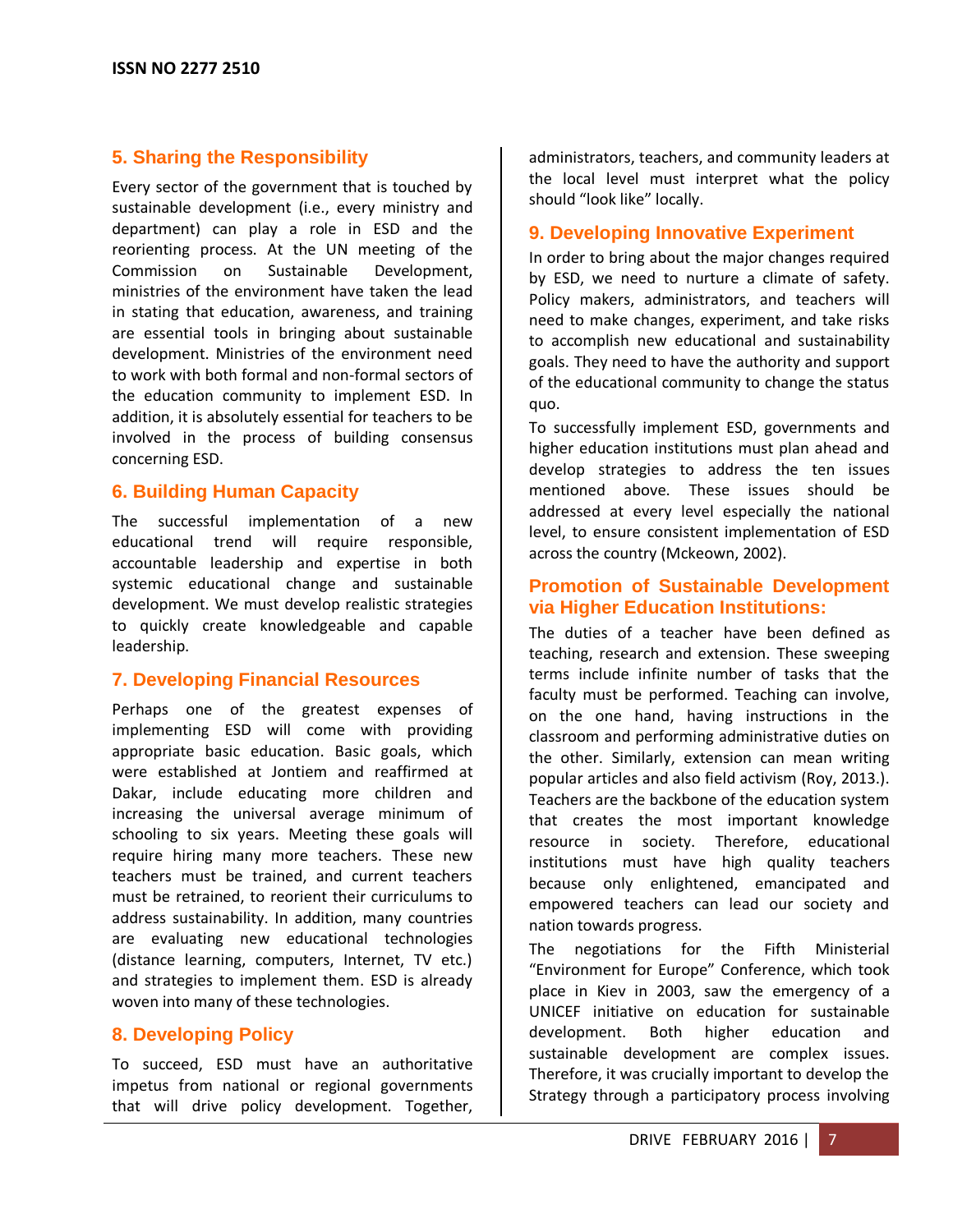governments, UNESCO, NGOs and other stakeholders. Environment and education ministries cooperated closely in the drafting process noting the political, economic and social diversity in the region, the text of the Strategy had to be made flexible enough, so that its implementation could be adapted to each country's priorities, specific needs and circumstances.

The objective of the Strategy is to incorporate key themes of sustainable development in all education systems. These themes include a wide range of issues: poverty alleviation, peace, ethics, democracy, justice, security, human rights, health, cultural diversity, economy, environmental protection, natural resource management. If humanity is to respond to the challenges, education has a key role to play in promoting understanding and helping individuals, society and governments to make informed choices. Thus, quality education is a prerequisite for education for sustainable development. Achieving sustainable development requires:

- Recognition of the challenge
- Collective responsibility and constructive partnership
- Acting with determination
- The indivisibility of human dignity.

### **Role of Universities and Colleges for Sustainable Development:**

Higher Education Institutions play a major role in improving the environment, preserving natural resources and making an economic and social impact graduates are entering a volatile world and higher education needs to respond to challenging, rapidly changing socio-economic and environment conditions. Through their roles as educators and researchers, institutions can contribute to securing a safer and more sustainable future against recognized threats such as climate change and global poverty. At university and college level, major roles should be taken regarding sustainable developments which are highlighted below: (Dhamija & Panda, 2006)

### **1. Interaction of Universities with Girls School**

Universities should arrange Seminars and Extension lectures of the experts in girls' school in different areas. These experts will share with girl students the possibilities of new areas where they can seek admission. They can conduct the interviews with the girl students and provide guidance for future studies on the basis of their abilities.

### **2. Start Short terms Courses**

Universities and colleges should offer new shortterm courses like yoga Education, Nursing, Cutting and Stitching etc. These courses will help them to start work at their own for their economic independence. Along with it, University degrees will provide them better job opportunities in the market

### **3. Relationship of University with Industries**

Universities should establish the relationship with different industries. By doing so, the university authorities should understand the type of jobs in different areas. Such type of need-based courses should be supported and promoted by industries as well as by the state governments. Certainly the training should be given by these industries so that the poor students will be acquainted with the environment beforehand.

### **4. Motivation for Industrial Research**

It is found that most of the students prefer to join teaching profession after completing research. Though they have aptitude for research yet they do not want to continue in research which is useful for the development of different industries. Therefore, Industries should motivate them to join researchoriented jobs by offering handsome salaries and other incentives.

### **5. Creation of Awareness**

Universities and colleges should create awareness among community through organizing different type of awareness programme, seminar, workshop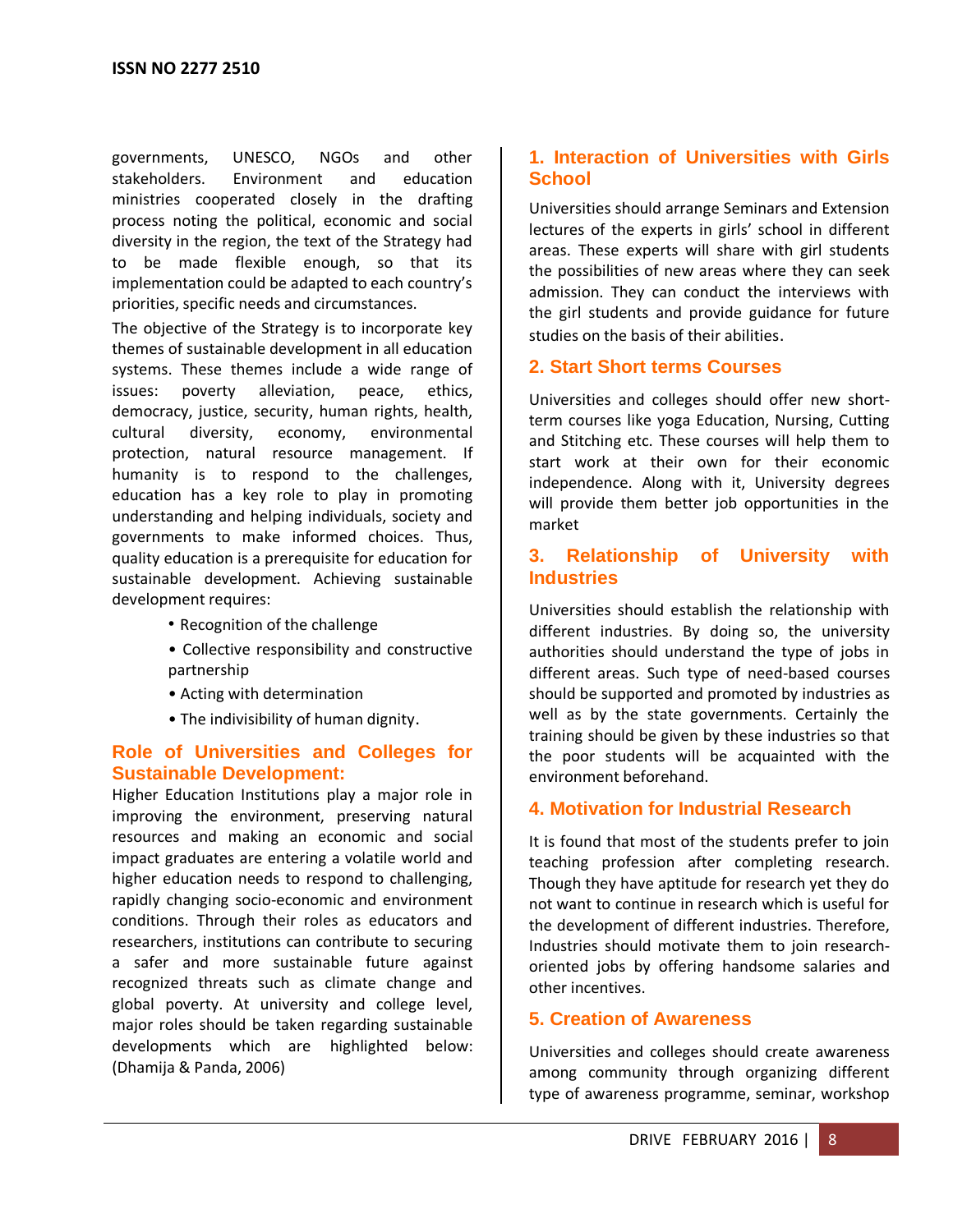etc. related to current problems like female feticide, health education etc. faced by the society.

### **6. Introduction of New Professional Courses**

Universities should keep on introducing new professional courses which they can join after completing senior secondary education. These courses should be from those thrust areas which are job oriented. After doing these courses either they can go for jobs in offices/institutions or they can do work at their own. In this way, universities and colleges can play active role in society.

### **Conclusion:**

In a nutshell, the education system should also change in accordance with the changing times and it is high time that the teachers, students, government and intellectuals realize their responsibilities to ensure a bright future. The aim of Higher Education Institutions is intended upon producing an individual who is socially responsible, globally aware and useful to the nation. Research in educational planning, management and training should be given special attention in our endeavor to improve quality education and achievements of students in Higher Education Institutions. In this regard, higher education institutions have the main responsibility for equipping individuals with advanced knowledge and skills required for positions of responsibility. At University and College level, Interaction between researchers, teachers, NGOs, public officers and others in the field of sustainable development is essential, in order to support knowledge sharing, enhance curriculum development and promote more valid and reliable ways of evaluating sustainable development.

### **References:**

- Chadha, S.K. (2013). "Time to Focus on Employability: Education Sector must be deregulated". The Tribune, March II, Jalandhar, P.8.
- Dawe, G, Jucker, R. and Martyin, S. (2005). "Sustainable Development in Higher Education: Current Practice and Future Developments". Retrieved from www.googgle .com
- Dhamija, N. and Panda. S.K. (2006) "Women Empowerment through Education: Role of Universities", University News, Vol.44 (27), 2006, pp 12-15.

Grewal, R.S. (2013). "Shaping a Favourable Regulatory Environment". The Tribune, March 26, Jalandhar, P 12.

- Gupta, R. (2013). Higher Education needs to meet Higher Expectations. The Tribune. February 12, Jalandhar, P 12.
- Johnston. A (2007). Higher Education for Sustainable Development. Retrieved from www.google.com.
- Mckeown, R. (2002). Education for Sustainable Development Toolkit. Retrieved from www.esdtoolkit.org 9. Osterwalder, R. "The Role of Higher Education Institutions in Promoting Sustainable Development". Retrieved from www. google.com
- National Knowledge Commission (2009). National Knowledge Commission Report to the Nation 2006-2009. Retrieved from www.knowledgecommission.gov.in
- Panda. S. K. (2013). "Sustainable Development: Role of Higher Education Institutions", University News, vol. 51, No. 25, June 24-30, pp 12-16.
- Roy, J. (2013). "Assessing Teachers". The Tribune. January 22, Jalandhar, p. 12.

Unesdoc.unesco.org

[www.ugc.ac.in](http://www.ugc.ac.in/)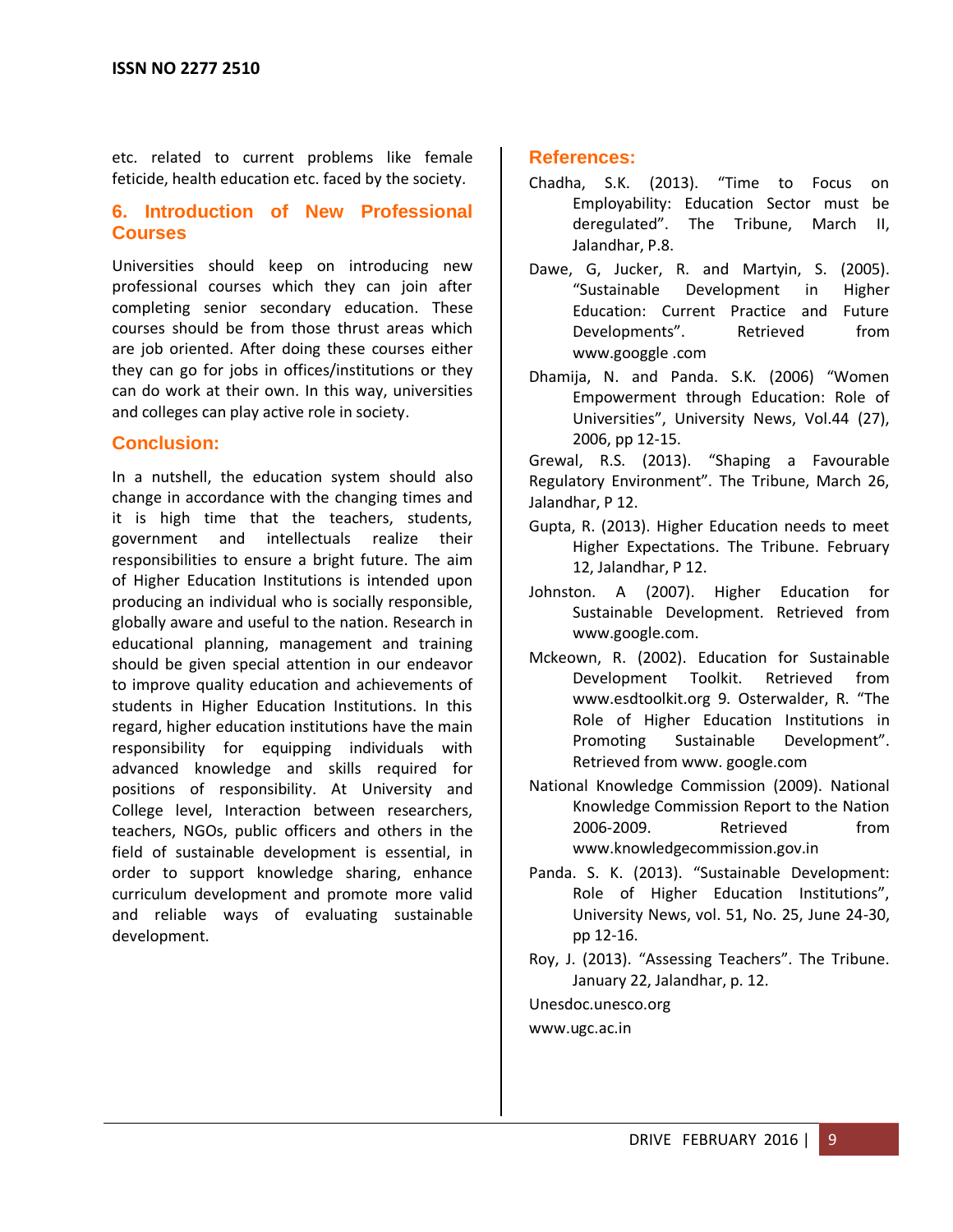**Title of the Book: Quality Footprints – Sustainable Development of Higher Education Insitutions**

**Published by SEMCOM, Vallabh Vidyanagar**

**Publisher: Lajja Communications**

**By:** 

**Dr. Ankur Amin**

**Asst. Professor (Commerce & Management) at SEMCOM, V. V. Nagar, Gujarat.** 

**E-mail: ankur9999@gmail.com** 

### **&**

**Dr. Rina Dave**

**Asst. Professor (Commerce & Management) at SEMCOM, V. V. Nagar, Gujarat.** 

**E-mail: [marmik\\_14@yahoo.co.in](mailto:marmik_14@yahoo.co.in)**

### **Guest Article:**

### **Smart Vault – Digital Locker**

Smart vault is archetype of 'Digital India'and'Make in India' as it has been both designed and manufactured by Indian partners. 80% components of smart vault are Indian and are made of steel. It has a capacity of bearing a load around 70 kg. ICICI initiative of launching the smart vault marks a milestone in the Indian banking industry. It is a fully automated locker service (which encompasses robotic technology) with high end security and biometric authentication. Hence, it assists customer best in terms of safety and convenience.

### **Robotic Technology**

Customers, by using robotic technology can access their lockers from the safe vault confidentiality and without any intervention of branch staff members. The locker automatically comes up to them. The use of avant-garde robotic technology minimizes human intervention in terms of its operating system. The advanced Radio Frequency Identification (RFID) enabled device scans customer request and retrieves their locker using robotic arm from sturdy and secure vault. Smart vault is completely accessible to customers at kiosk. Once the customer has done with his/her work with locker, the robotic arm also withdraws his/her locker back to its secured location.

### **Operating system with high-end security**

The Smart Vault is equipped with the most advanced and smart security systems. The locker room is fully secured bybiometric authentication anddebit card swipe. Moreover, the smart vault is an unbreakable system. A customer can access to locker room by swiping his/her debit card and thereby validating his/her identity through interactive touch screen authentication. After entering to the room, customer requires swipinghis/her debit card again and has to enter his/her PIN numbers on the biometric kiosk to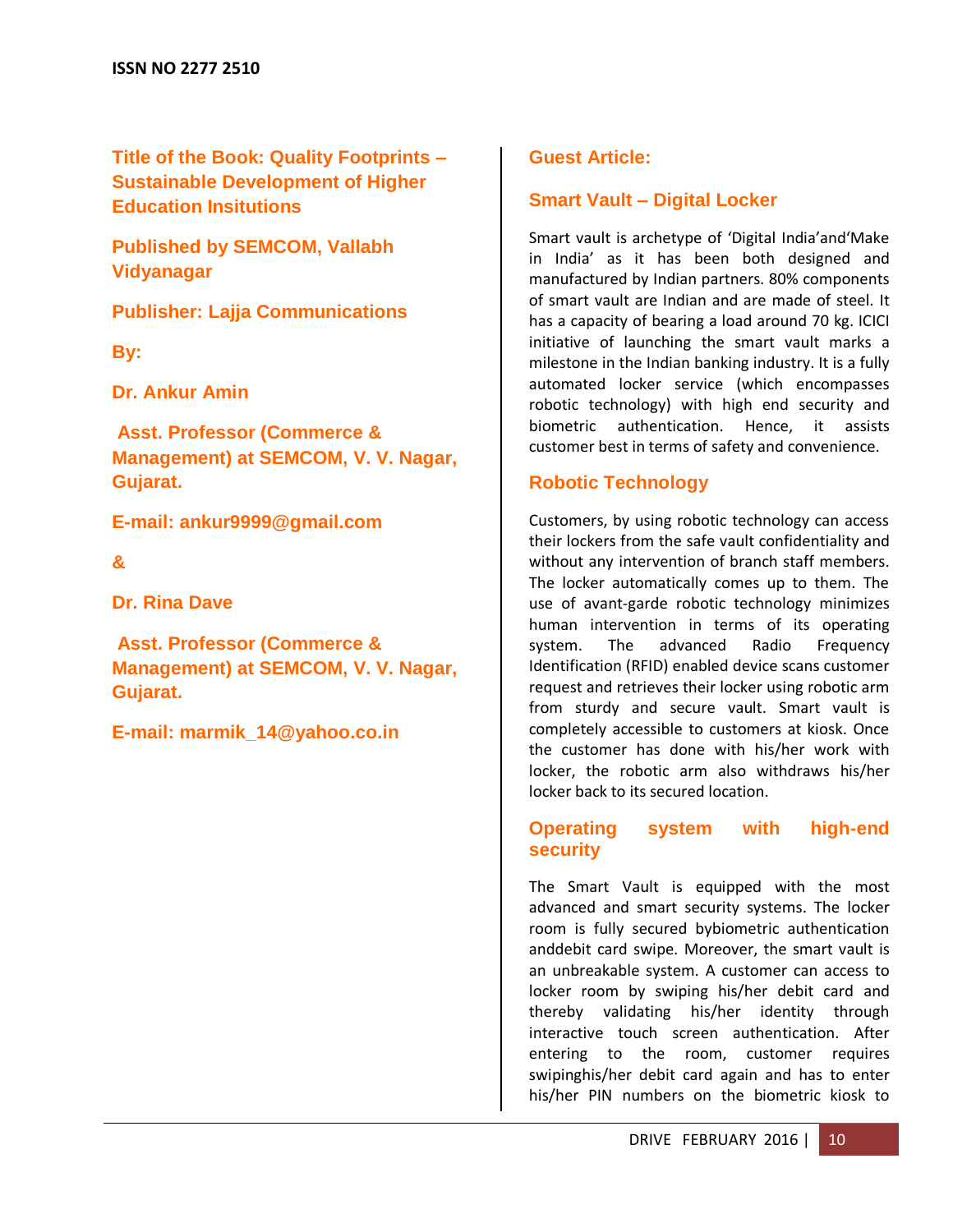select the locker he/she wants to access. Thereby the robotic arm identifies customers vault and presents it to them at the lounge. Now, the customer by using his/her inimitable dimple keys can open the locker in order to either drop or depart their valuables from the locker. Once the operation is finished, the robotic arm pulls back the locker to its secured position. Moreover, while operating the smart vault, the customers need not to climb a ladder or bend as required in regular lockers.

### **Security enhancing features of smart vault**

It contains several alert mechanisms including biometric alert facility, a direct call line to central team existing round-the-clock to support customers, electronic alarms for sessions beyond anidentified time, 24x7 armed guard, visual cameras being watched by the Bank members after banking hours. Customers are also being informed through SMS in terms of operating the locker and thus making the 'Smart Vault' safe and confident.

Vault-holder's family members can access to smart vault by getting an add-on debit card issued in their name.

### **ICICI Bank Initials**

The initiative symbolizes the bank's philosophy of 'KHAYAAL AAPKA'. It has made customer locker transactions more convenient and satisfactory experience.ICICI has made smart vault 24x7available, including weekends and post banking hours. The bank has formed the path of digitalization in the Indian banking industry. According to Chanda Kocher, 'Smart vault will be yet another fascinating step to our array of technology led propositions'.

### **References:**

- $\bullet$ http://www.icicibank.com/wealthmanagement/personal/smart-vault.page
- [http://www.icicibank.com/aboutus/article.pag](http://www.icicibank.com/aboutus/article.page?identifier=news-cici-bank-launches-smart-vault-a-fully-automated-locker-20151908112444180) [e?identifier=news-cici-bank-launches-smart](http://www.icicibank.com/aboutus/article.page?identifier=news-cici-bank-launches-smart-vault-a-fully-automated-locker-20151908112444180)[vault-a-fully-automated-locker-](http://www.icicibank.com/aboutus/article.page?identifier=news-cici-bank-launches-smart-vault-a-fully-automated-locker-20151908112444180)[20151908112444180](http://www.icicibank.com/aboutus/article.page?identifier=news-cici-bank-launches-smart-vault-a-fully-automated-locker-20151908112444180)
- [http://corecommunique.com/icici-bank](http://corecommunique.com/icici-bank-launches-smart-vault-a-fully-automated-locker/)[launches-smart-vault-a-fully-automated-locker/](http://corecommunique.com/icici-bank-launches-smart-vault-a-fully-automated-locker/)

### **By:**

**Ms. Poonam Amrutia**

### **Research Scholar at Indukaka Ipcowala Institute of Management**

**CHARUSAT,**

**Changa.**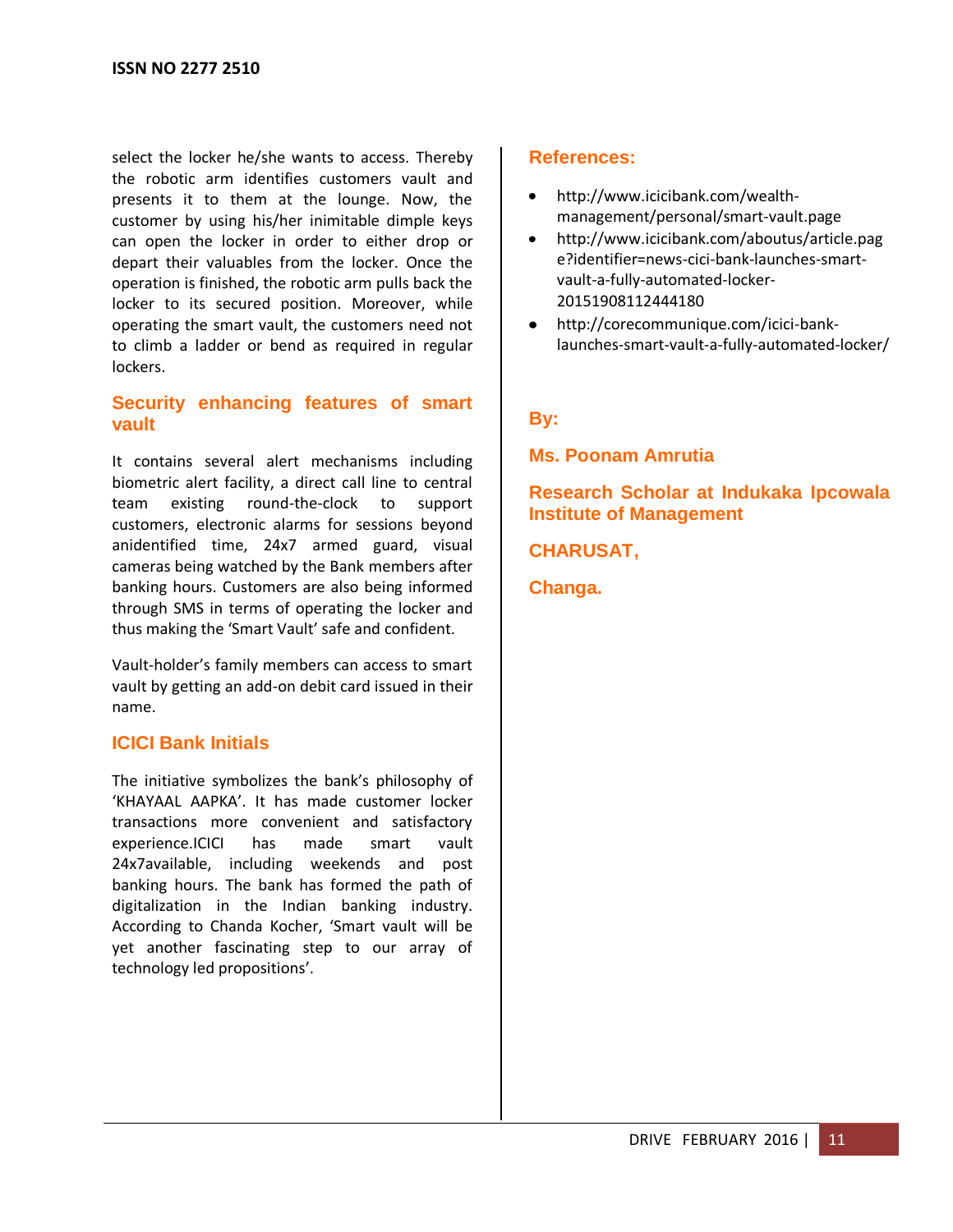### **SEMCOM IQAC Updates:**

### **Workshop on Short-Film making:**

Mr. Sharad Brahmbhatt, an alumnus of SEMCOM, was the Guest Speaker. It was organized by Dr. Rina Dave and Mr. Renil Thomas.

### **Kites & Bites 2016:**

Kites and Bites 2016 was a unique event that was organized on 9th January 2016 which saw the confluence of the traditions of Gujarat. Kites were blown and there were 27 stalls that represented the various cuisine of Gujarat. Dr. Waheeda Thomas, Mr. Yogesh Patel and Mr. Bharat Tarapara were the coordinators.



### **Debate Competition:**

Debate Competition was organized on 19th January 2016 for which Ms. Nishrin Pathan and Ms. T. Hepzibah Mary were the coordinators. There were 13 teams and Ms. Arti Vyas, an Image Consultant, Anand, and Mr. Sheel Dholakia, an entrepreneur, were the judges. The winners were Kunal Vaishnav, Megha Rathore, Shloksingh J. Swanni, RIYA R. BHATT, SHRUSTI M. ADANI, Rahul B. Rajput, Anshul Y. Panchal and SHIVANI S. MISHRA.



### **Women's Cell Workshop:**

On 23rd January 2016 workshop was organized for female students for which Dr. Neha Das who is currently a resident doctor, Pramukhswami Medical College, Karamsad, Anand, and Dr. Rama Shrivastava, Gynecologist, Anand, were the Guest Speakers. The coordinators were Dr. Waheeda Thomas, Ms. Ami Trivedi, Ms. T. Hepzibah Mary and Ms. Jenita Patel.



### **Republic Day Celebration:**

Republic Day was celebrated on 26th January 2016. Dr. Nikhil Zaveri, Director and Principal, hoited the flag at the end of which sweets were distributed.

### **Motivational Lecture:**

On 26th January 2016 a motivational lecture on Start-ups was organized in the auditorium for which Mr. Jain Chaudhary, Founder, Incube Ventures, Ahmedabad, was the Guest Speaker. The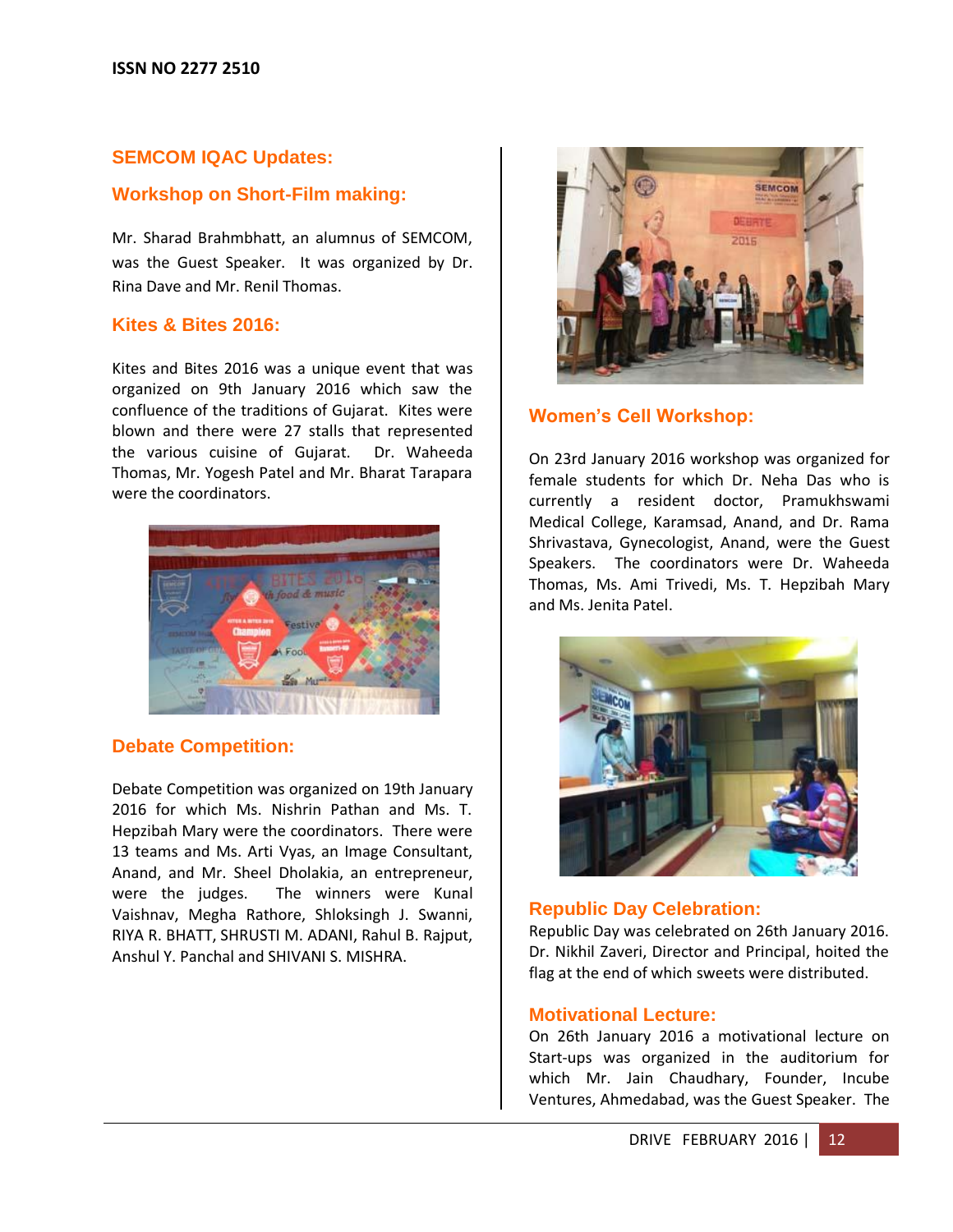coordinators were Dr. Yashasvi Rajpara, Dr. Sarvesh Trivedi and Mr. Renil Thomas.

### **Blood Donation Camp:**

Blood Donation Camp was organized on 27th January 2016. It was organized in collaboration with Red Cross Society, Anand. Dr. Ankur Amin was the coordinator and 104 units of blood were donated.

### **Rangmanch:**

Rangmanch was a theatre competition that was organized on 27th January 2016 comprising three events – Standup Comedy, Mono Acting, Skit and Improvisation. The coordinators were Ms. Joe Marry George, Mr. Nimesh Raval, Mr. Justin John and Ms. Jenita Patel. Mr. Kumar Bhoi and Mr. Deep Vaidya. The winners were Bhushan Patel (TYBBA – General) in Standup Comedy, Riya Bhatt (SYBBA – ITM) in Mono Acting, Upasna Tyagi (SYBCom B) in Improvisation. BBA – General were the winners in Skit.



### **Fintelligence**

### **Financial Inclusion**

The banking industry has shown tremendous growth in volume and complexity during the last few decades. Despite making significant improvements in all the areas relating to financial viability, profitability and competitiveness, there are concerns that banks have not been able to include vast segments of the population, especially the underprivileged sections of the society, into the fold of basic banking services. Internationally also efforts are being made to study the causes of financial exclusion and designing strategies to ensure financial inclusion of the poor and disadvantaged. The reasons may vary from country to country and hence the strategy could also vary, but all efforts are being made as financial inclusion can truly lift the financial condition and standards of life of the poor and the disadvantaged.

Financial inclusion is delivery of banking services at an affordable cost to the vast sections of disadvantaged and low income groups. Unrestrained access to public goods and services is the sine qua non of an open and efficient society. As banking services are in the nature of public good, it is essential that availability of banking and payment services to the entire population without discrimination is the prime objective of the public policy.

The scope of financial inclusion can be expanded in two ways.

(a) Through state-driven intervention by way of statutory enactments.

(b) Through voluntary effort by the banking community itself for evolving various strategies to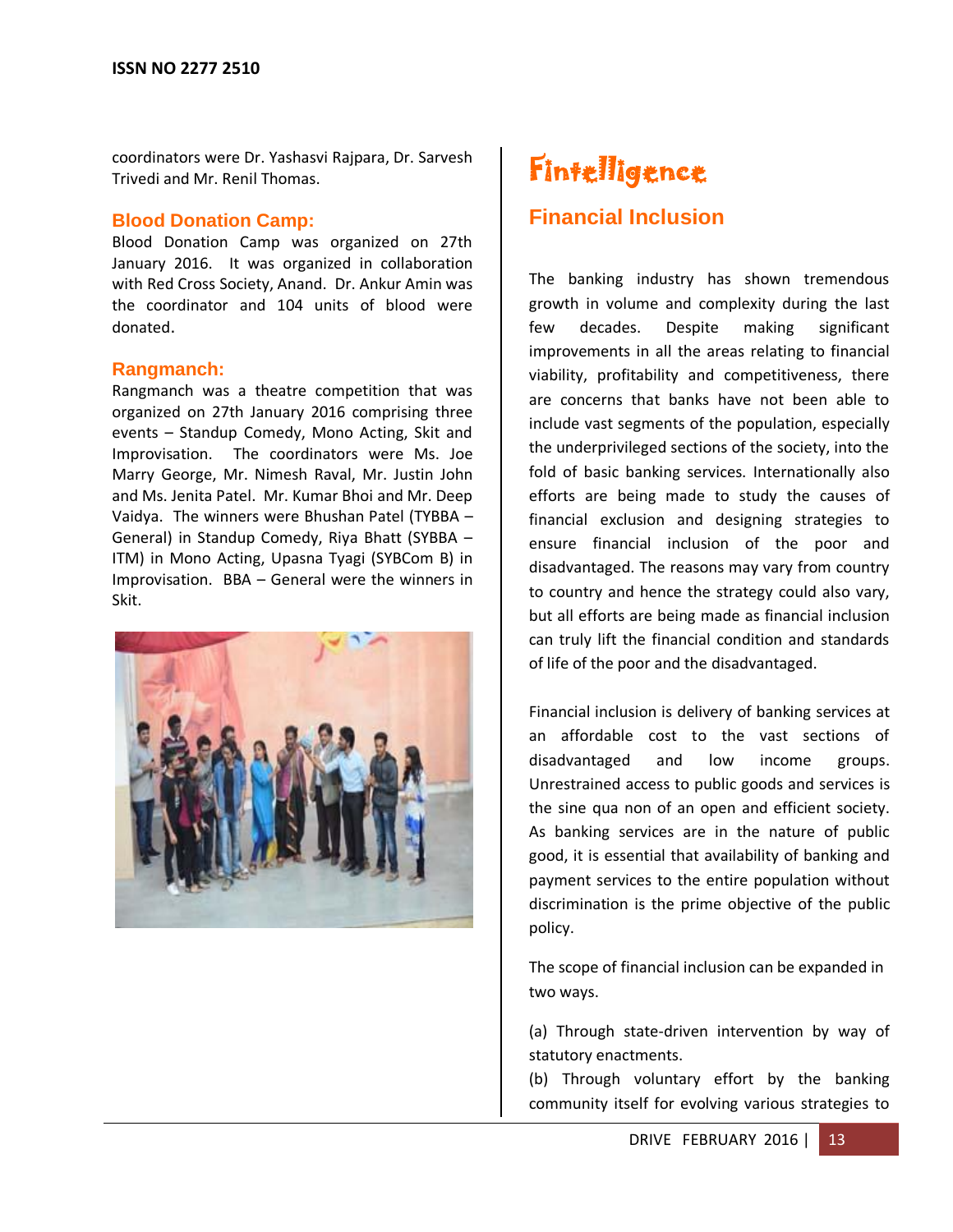bring within the ambit of the banking sector the large strata of society.

When bankers do not give the desired attention to certain areas, the regulators have to step in to remedy the situation. This is the reason why the Reserve Bank of India is placing a lot of emphasis on financial inclusion. In India, the focus of the financial inclusion at present is confined to ensuring a bare minimum access to a savings bank account without frills, to all. Internationally, the financial exclusion has been viewed in a much wider perspective.Having a current account / savings account on its own, is not regarded as an accurate indicator of financial inclusion. There could be multiple levels of financial inclusion and exclusion.

Consequences of financial exclusion will vary depending on the nature and extent of services denied. It may lead to higher incidence of crime, general decline in investment, difficulties in gaining access to credit or getting credit from informal sources at exorbitant rates and increased unemployment etc. The small business may suffer due to loss of access to middle class and higherincome consumers, higher cash handling costs, delays in remittances of money. According to certain researches, financial exclusion can lead to social exclusion.

### **India Scenario**

Bank nationalization in India marked a paradigm shift in the focus of banking as it was intended to shift the focus from class banking to massbanking. The rationale for creating Regional Rural Banks was also to take the banking services to poor people. Compared to the developed world, the coverage of our financial services is quite low. For instance, as per a recent survey commissioned by British Bankers' Association, 92 to 94% of the population of UK has either current or savings bank accounts.

### **Steps towards financial inclusion**

Financial Inclusion is an important priority of the Government. The objective of Financial Inclusion is to extend financial services to the large hitherto unserved population of the country to unlock its growth potential. In addition, it strives towards a more inclusive growth by making financing available to the poor in particular.

Various initiatives were taken up by RBI / GoI in order to ensure financial inclusion. These include like Nationalization of Banks, Expansion of Banks branch network, Establishment & expansion of Cooperative and RRBs, Introduction of Priority Sector lending , Lead Bank Scheme, Formation of SHGs and State specific approach for Govt sponsored schemes to be evolved by State Level Banker's Committee. During 2005-2006, RBI advised Banks to align their polices with the objective of financial Inclusion. Further, in order to ensure greater financial inclusion and increasing the outreach of the banking sector, it was decided to use the services of NGOs/SHGs, MFIs and other Civil Society Organizations as intermediaries in providing financial and banking services through use of "**Business Facilitator and Business Correspondent Model**".

The present banking network of the country (as on 31.03.2014) comprises of a bank branch network of 1,15,082 and an ATM network of 1,60,055. Of these, 43,962 branches (38.2%) and 23,334 ATMs (14.58%) are in rural areas. Moreover, there are more than 1.4 lakh Business Correspondents (BCs) of Public Sector Banks and Regional Rural Banks in the rural areas. BCs are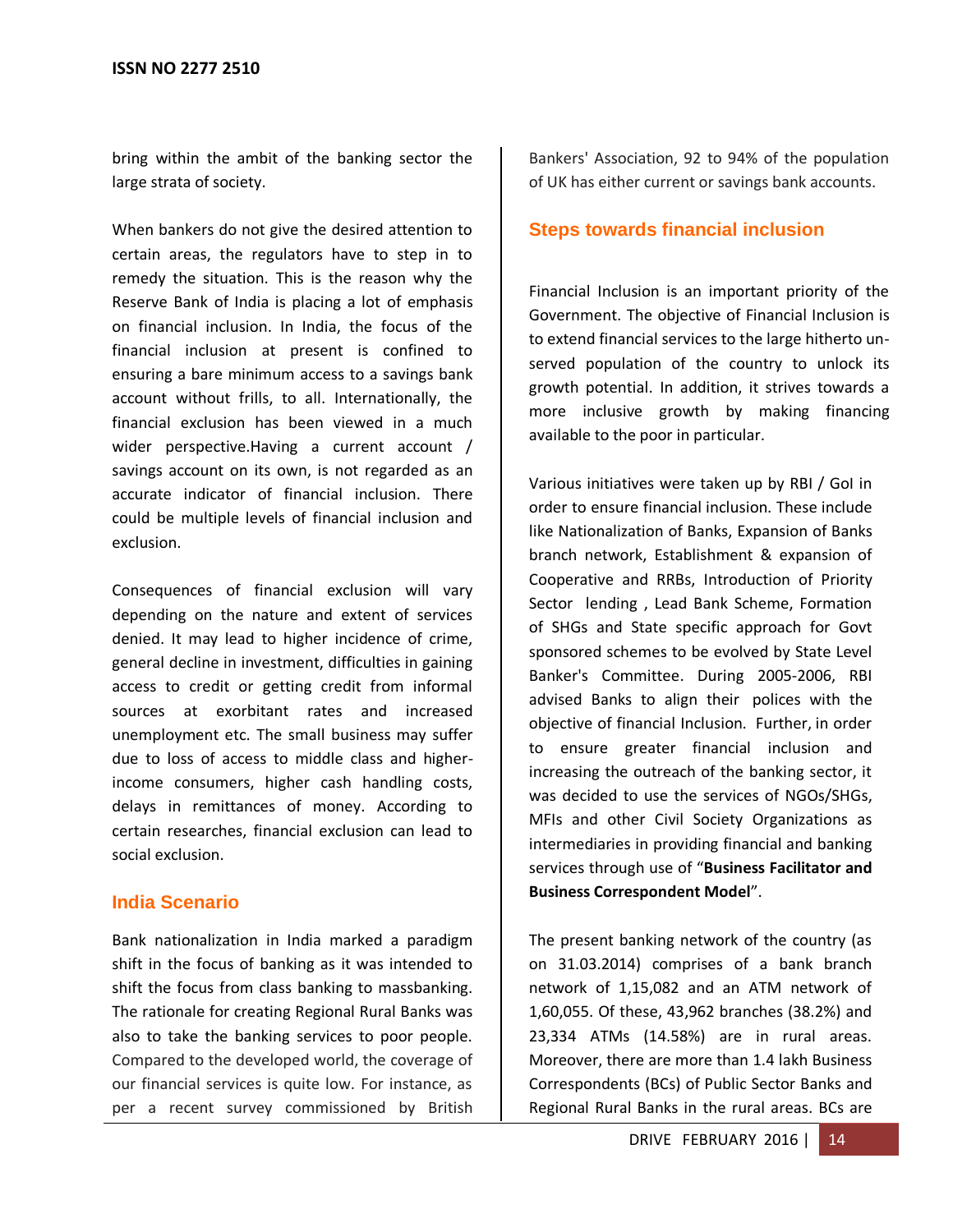representatives of bank to provide basic banking services i.e. opening of basic Bank accounts, Cash deposits , Cash withdrawals, transfer of funds, balance enquiries, mini statements etc. However actual field level experience suggests that many of these BCs are not actually functional. Public Sector Banks (PSBs) including RRBs have estimated that by 31.05.2014, out of the 13.14 crore rural households which were allocated to them for coverage about 7.22 crore households have been covered (5.94 crore uncovered). It is estimated that 6 Crore households in rural and 1.5 Crore in urban area needs to be covered.

As per census 2011, 58.7% of the households are availing banking services. The objective of DBT Scheme is to ensure that money under various developmental schemes reaches beneficiaries directly and without any delay. DBT scheme was launched in the country from January, 2013 and was rolled out in a phased manner, starting with 25 welfare schemes, in 43 districts and extended to additional 78 districts and additional 3 schemes from 1st July, 2013. Presently DBT in 35 schemes have been expanded across the entire country. The Direct Benefit Transfer for LPG (DBTL) scheme was rolled out in 291 districts in the country from 1st June 2013 in six phases. Modified Direct Benefit Transfer for LPG Consumers (DBTL) PAHAL Scheme relaunched from 15.11.2014 in 54 districts and in the entire country from 1.1.2015. Government of India has directed banks to issue Debit cards to all KCC and DBT beneficiaries and that every new account holder should be issued a debit card. A low cost option such as RuPay will help in achieving this objective and consequently help in fulfilling the objective of financial inclusion. The RuPay card works on ATM, Point of Sale terminals & online purchases and is therefore not only at par with

any other card scheme in the world but also provides the customers with the flexibility of payment options. USSD based Mobile Banking offers basic Banking facilities like Money Transfer, Bill Payments, Balance Enquiries; Merchant payments etc. on a simple GSM (Global System for Mobile Communications) based Mobile phone, without the need to download application on a Phone as required at present in the IMPS (Immediate Payment Service) based Mobile Banking. Pradhan Mantri Jana Dhan Yojana (PMJDY) has been implemented by banks successfully. As against the estimated target of opening 10 crore accounts, as on March 2016, 21.11 crore accounts have been opened, 9.37cr Suraksha Bima Policies, 2.95cr Jeevan Jyoti Bima Policies have been issued. Deposits of Rs. 33,532.10 crore have been mobilized. As on 09.03.2016, 17.57crore RuPay Debit cards have been issued and Aadhaar seeding has been done in 9.32 crore accounts. Overdraft (OD) in PMJDY accounts, 27.56 lac accounts have been sanctioned OD facility of which 12.32 lac account-holders have availed this facility involving an amount of Rs. 16670.91 lakh. Insurance Claims settled: (a) As on 30.10.2015, out of 669 claims lodged, 607 have been disposed off under accidental insurance cover of Rs. 1 lakh under RuPay debit card . (b) As on 30.10.2015, out of 1516 claim lodged, 1450 claims have been disposed off under Life Cover of Rs.30,000/- to those beneficiaries who opened their accounts for the first time from 15.08.2014 to 26.01.2015.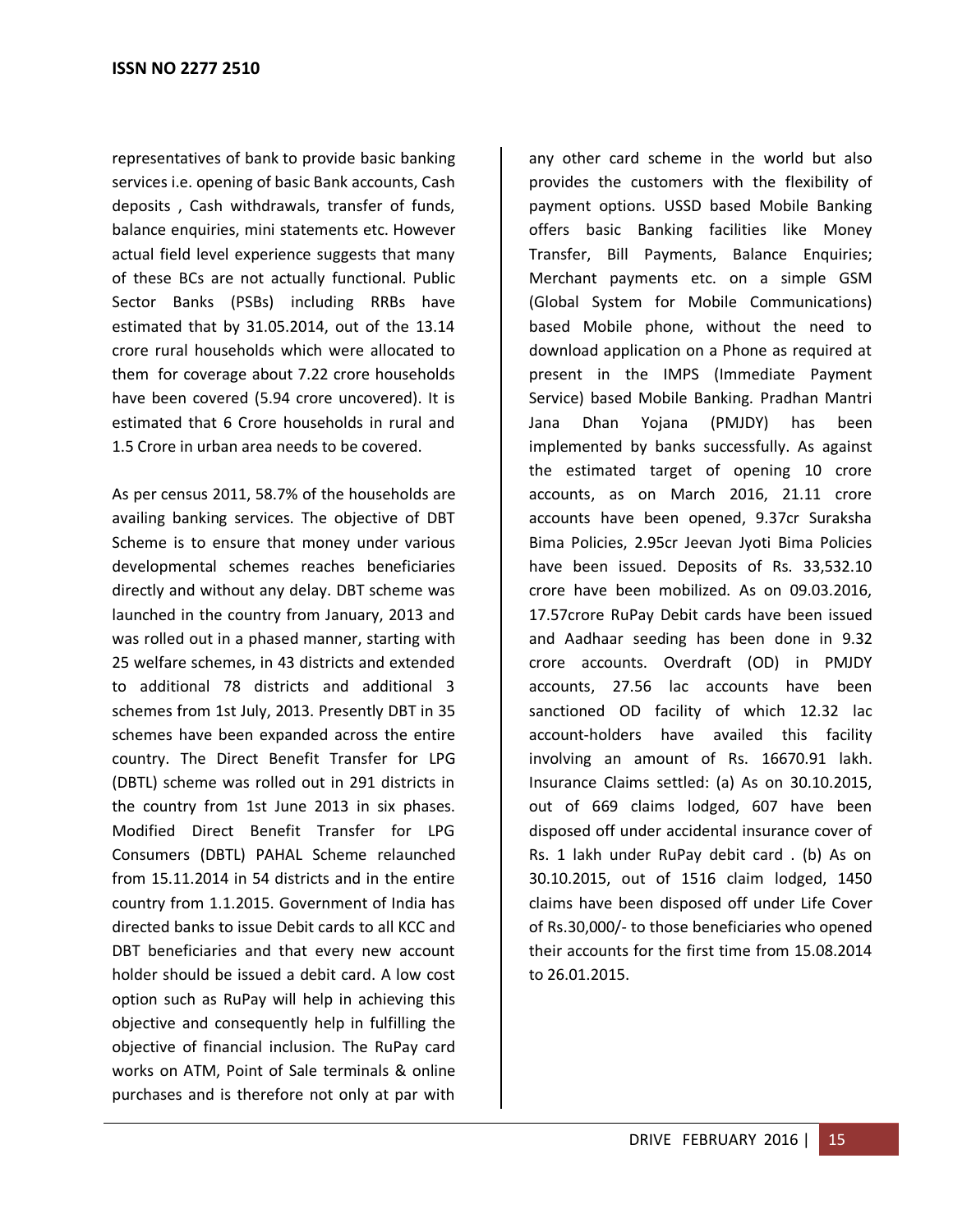### **References:**

[http://pib.nic.in/newsite/efeatures.aspx?relid=109](http://pib.nic.in/newsite/efeatures.aspx?relid=109140) [140](http://pib.nic.in/newsite/efeatures.aspx?relid=109140) [http://www.cgap.org/blog/digital-financial](http://www.cgap.org/blog/digital-financial-inclusion-india-taking-2015)[inclusion-india-taking-2015](http://www.cgap.org/blog/digital-financial-inclusion-india-taking-2015) [http://financialservices.gov.in/banking/Overview%](http://financialservices.gov.in/banking/Overview%20and%20Progress%20on%20Financial%20Inclusion%20.pdf) [20and%20Progress%20on%20Financial%20Inclusio](http://financialservices.gov.in/banking/Overview%20and%20Progress%20on%20Financial%20Inclusion%20.pdf) [n%20.pdf](http://financialservices.gov.in/banking/Overview%20and%20Progress%20on%20Financial%20Inclusion%20.pdf) http://www.pmjdy.gov.in/account

**By:**

**Dr. Kamini Shah**

**Assistant Professor**

**SEMCOM**

### **SEMANTIC WEB:**

### **The Semantic Stack:**

The Semantic web is the classical hypertext web stacked with information with semantics. This stack identifies standards along with technologies and tools organized into layers. Each layer exploits and extends the capabilities of the one below it.

**1. Uniform Resource Identifier (URI):** It identifies and provides for locating the physical resources on the web.

**2. eXtensible Markup Language (XML):** It is used to structure the data but does not allow for communicating its meaning. XML forms the basis for data interchange on the web.

**3. XML Namespaces (XMLNS):** Allows for using markups from more than one source within a single document.

**4. Resource Description Framework (RDF): This layer** provides metadata representation framework and forms the basis for describing the resources on the web using URIs. It may be represented syntactically using XML.

**5. RDF Schema (RDFS):** Allows for modeling hierarchies of classes of resource and properties in the RDF model and provides reasoning framework for inference. It also provides basic vocabulary for RDF.

**6. Ontologies:** Used to represent symbols which can be both interpreted by machines and understood by humans.

**7. Logic and Proof:** It is the reasoning mechanism over the ontologies to make new inferences.

**8. Rules:** It provides for rules which allows describing relations that cannot be directly described.

**9. Cryptography:** Allows for attaching digital signature of RDF statements.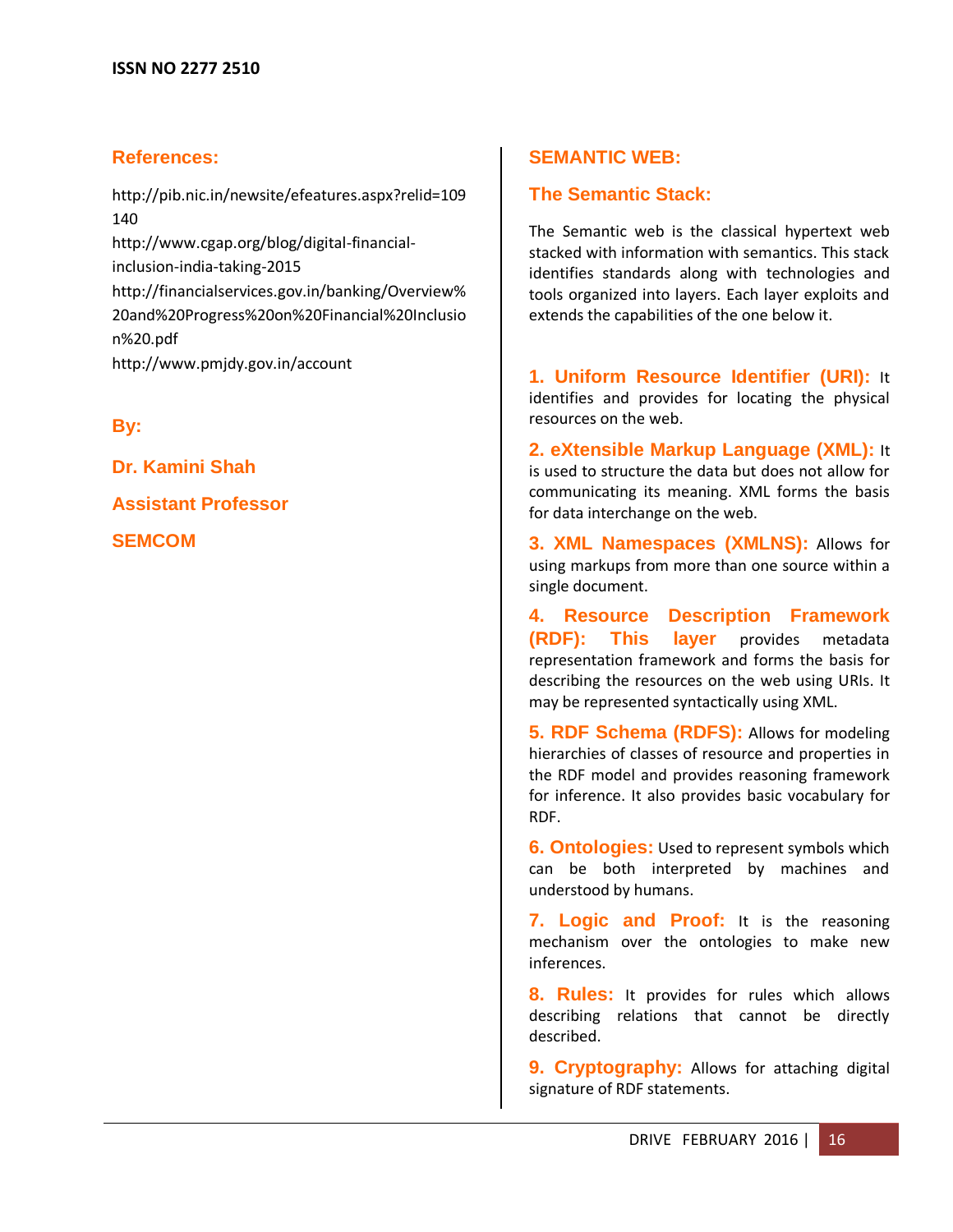**10. Trust:** Provides for assurance of quality and trustworthiness of the information source as well as deriving new information.

**By:**

**Dr. Nehal Daulatjada Assistant Professor SEMCOM**

### **Article:**

### **Great Wisdom from Buffett's Insurance Business**

Buffett's annual letters to shareholders are a great source for timeless advice on investing. His latest letter lived up to expectations. There is more investment wisdom in that letter. And this time it is from Berkshire's insurance business. An article in Fortune drew parallels between insurance and investing based on Buffett's letter.

At bottom, a sound insurance operation needs to adhere to four disciplines. It must (1) understand all exposures that might cause a policy to incur losses; (2) conservatively assess the likelihood of any exposure actually causing a loss and the probable cost if it does; (3) set a premium that, on average, will deliver a profit after both prospective loss costs and operating expenses are covered; and (4) be willing to walk away if the appropriate premium can't be obtained.

**Understand all exposures:** There is no doubt that from a longer-term perspective equities are a great asset class that can help you build wealth. But you also need to understand that it is not all about wealth building. Investing wisely is also about protecting your capital. This means you need to understand the companies whose stocks you want to invest in, including the sector dynamics, and only invest in companies whose business model you can grasp. This will then also give some perspective on any likely risks. Newspapers and TV channels talk a lot about themes and sectoral ideas. But you should not be swayed by this. Themes are nothing but short-term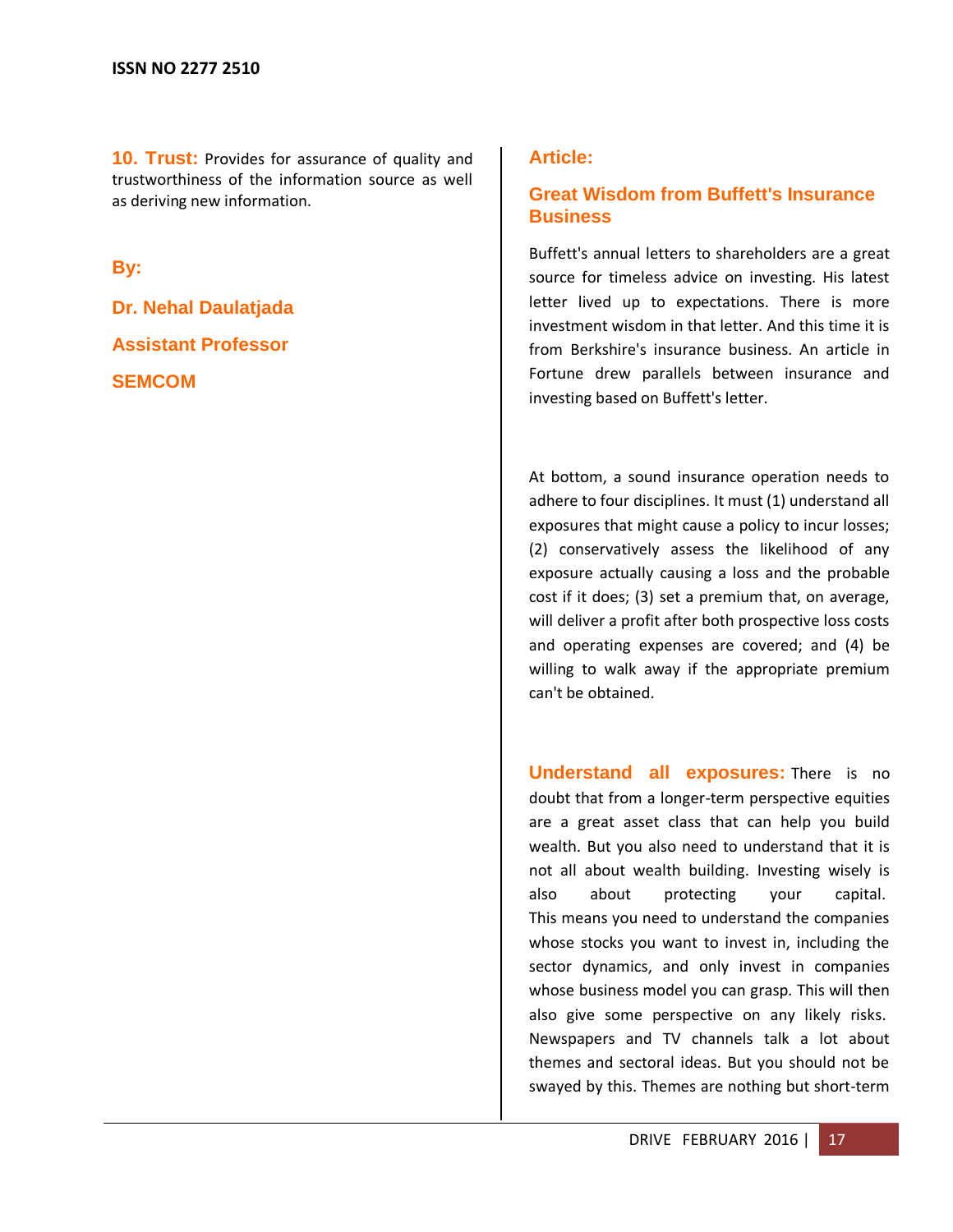fads that die as quickly as they came. And investing in sectors rather than stocks is fraught with risks because of too much exposure to one particular sector. Rather, investors are better off sticking to a bottom-up approach that emphasises individual companies.

**Conservatively assess the prospect of** 

**losses:** You should instead focus on a company's earnings growth and the overall performance over a few years. This is to ensure that the fundamentals of the businesses aren't deteriorating. A few quarters of subpar performance during an economic slowdown shouldn't be alarming. From a portfolio perspective, it makes sense to exit stocks where the fundamentals are no longer great or if the valuations have become ridiculously expensive. This is to maximise gains and minimise losses in your equity portfolio.

**Premium that will deliver profits after covering losses:** While building equity portfolios, the intention is always to include the best possible stocks at attractive prices. But despite your best intentions, there will always be stocks whose returns are underwhelming. That's okay. The point is that ultimately the winners from your portfolio will more than compensate for the ones doing badly.

**Walk away if premium can't be obtained:** After doing your research on stocks and the ones you want to include in your portfolio, you are bound to have certain expectations of the kind of returns you want to achieve from your portfolio. This means taking a good long look at your portfolio once in a while. If your return expectations are not being met from the current set of stocks, you might want to look at churning your portfolio a bit. But it is important that this does not become a frequent exercise.

### **Bibliography:**

www.berkshirehathaway.com/letters

**By:**

**Dr. Ankur Amin Assistant Professor SEMCOM**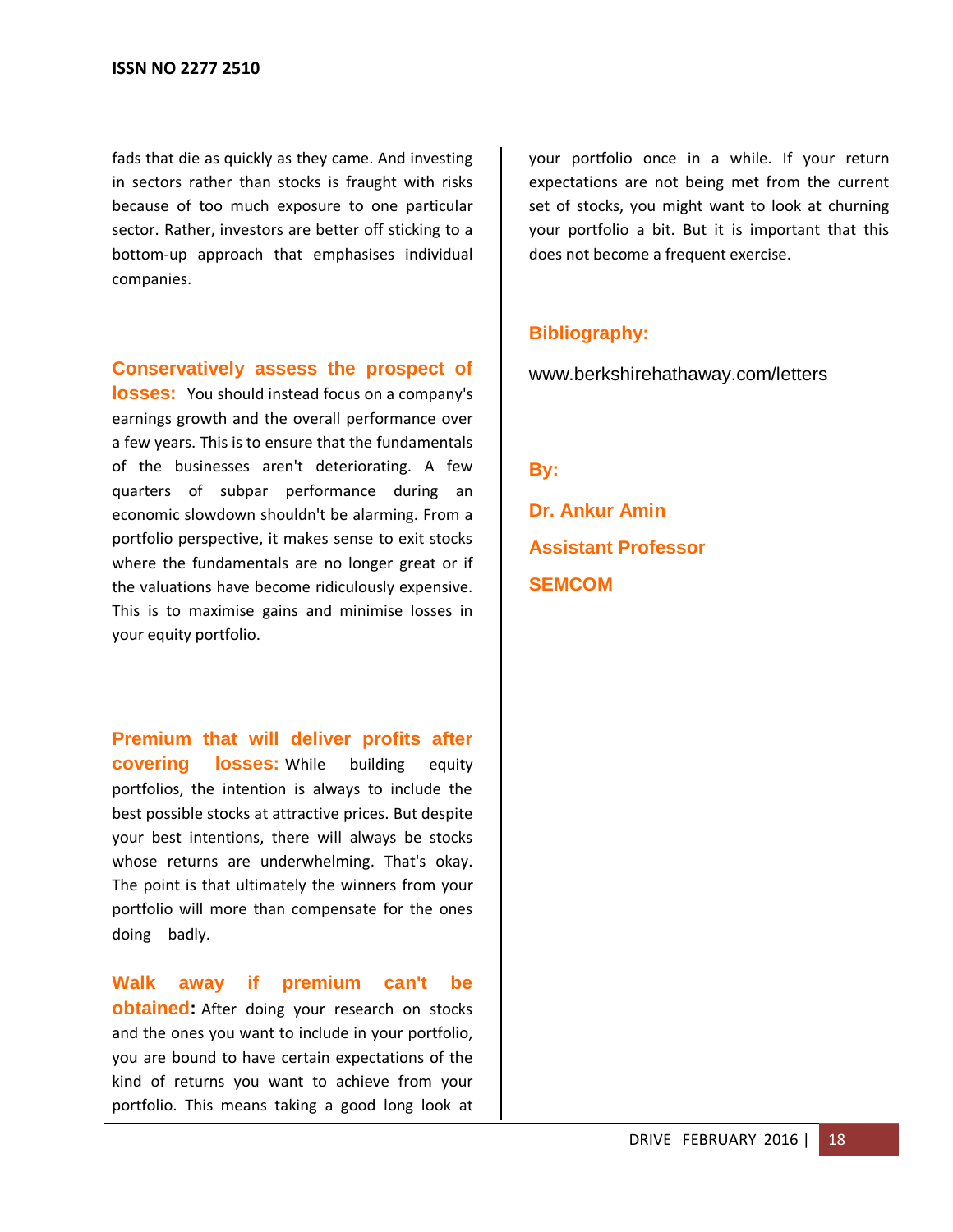### **COMMUNICARE**

### **Technical Writing as a Career:**

In the recent years, the demand for technical writers has increased a lot. Technical writing can be an impressive career as well. Technical writing is in huge demand by business, academics and government sectors. There are many places where jobs are easily available in these sectors. There is a great scope of job in the area of technical writing. People often think of taking well established fields, like engineering, medicine, teaching, as their career. This, having a lot of scope can also be a wonderful career where you give expression to your ideas and at the same time you play with IT. Technical writers are mainly appointed by wide range of industries. With e-business boom coming up, the demands for technical writers have increased more. The benefit of this career is that writers can choose a subject of their choice likemarketing, advertising, media relations, financial statements, etc., and can also be in constant touch with latest technology.

Technical writer is supposed to generate lot of documents. They are about product specifications, user manuals, operating methods, etc. it is written keeping specific audience in mind and requires to be written and submitted within the given time span. Most commonly known fields of technical writers are technical editors, information architects, marketing writers and content writers. Companies want a candidate with excellent writing skills to write their web content and manage social media content.

These days technical writers are not just writers but they are expected to perform all the tasks of a project management from beginning till the end. These tasks may include planning, testing usability, editing, proofreading, publishing, archiving, etc. this entire process makes writing a much more complex process. It is not mere writing but effectively communicating to the target audience and that's why they are also called 'technical communicator.'

Technical writers may be dealing with variety of scientific and technical subjects but through technical writing they mainly deal with web content, medical writing, patent writing, instruction writing, etc. Technical writers are named after the kind of specific writing they do. They are also called editors, web writers, resume writers, content writers, marketing writers, indexers, medical writers, proposal writers, patent writers, etc.

The kind of work environment provided in this field is also having versatility. Some companies hire technical writers as employees in their companies. Some companies hire contractors who further provide writers to these companies. Some technical writers are freelancers so they take writing projects on their own. There are also some documentation companies and agencies who appoint technical writers and provide services to large companies. Writers can also be a part of such service provider team or become a single writer; one can choose to be a part of documentation team or a part of project development team.

Organizations too have great advantage of technical writers as they help organization to provide high quality of documentation, it is cost saving through innovative use of technology and the organization can keep pace with the changing technologies, process, products and tools.

### **By:**

**Ms. Nishrin Pathan Assistant Professor SEMCOM**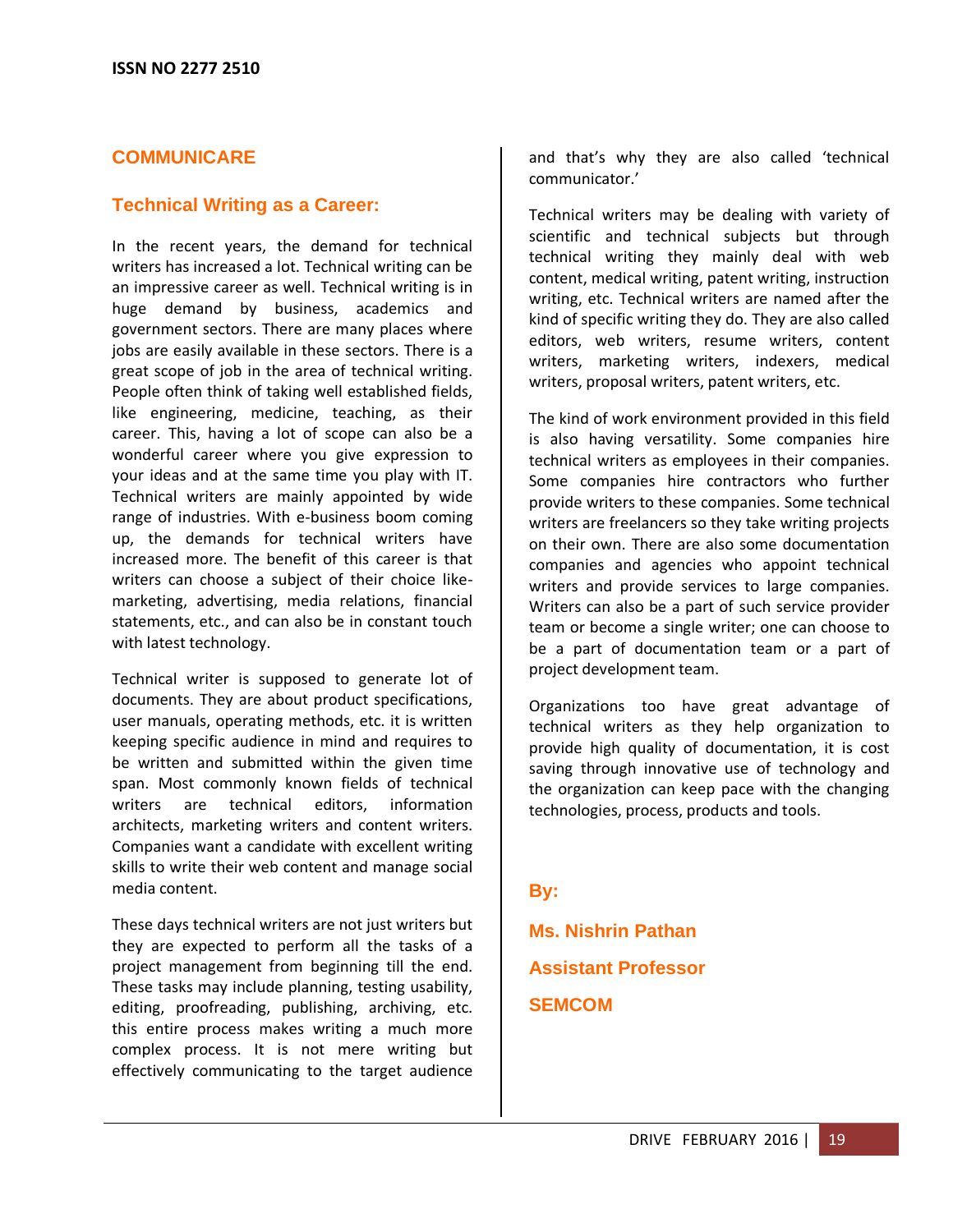### **MY VOICE:**

### **Discovering Self: A Journey from Physical being to spiritual being**

### **Stay connected to your roots:**

In the age of globalization and urbanization, people immigrate to distant places for better opportunities, better jobs and handsome pay package. But then being connected to one's roots through visiting home land, meeting family, and friends and near and dear one's, bolsters a person's confidence, and provides them with the warmth of family love and support and a word of wisdom and blessings from elders. Staying connected to our roots, our home land, our parents, families and friends, our culture and values provides us a sense of identity, belonging and self-esteem.

### **Have a positive self-talk:**

Our thoughts should be of positive thinking. Positive thoughts are of clear vision, planning, organizing directing and controlling, efforts to convert vision into reality. Consider the vision of Henry ford of affordable automobile for every American, meticulous planning, organizing, directing and controlling to convert dream into reality and the resultant success. We should consider the dream of Dr. Varghese Kurien and his team to bring prosperity and self-dependence in the lives of rural households, milk producers, his efforts of making his dream a reality with proper planning, organizing, directing, Controlling, innovations, technological upgrading, social responsibility of business and the resultant success of Amul Dairy, with the team work to achieve the vision, mission and objectives of the Organization. There are numerous such examples.

The concept of stroking of Transactional Analysis a managerial development technique developed by Dr. Eric Berne, with the concept of positive stroking emphasizes the significance of appreciation, recognition and positive motivation to bring positive results. The concept of self-awareness explained with Johari window developed by Joseph Luft and Harrington Ingham, emphasizing larger open self, also stresses the role of better understanding of self and others as a way to have better inter-personal relations, mutual trust, respect and enhanced understanding of self and others. Even in Bhagwat Geeta Lord Krishna explained to Prince Arjun the role of better selfunderstanding and understanding of others and power of positive thinking.

### **Spiritual Being:**

In today's hectic, intense, highly competitive, immensely challenging and stressful life, meditation and spirituality can bring in inner peace, happiness and the strength and the ability to perform better on the work life and enjoy a healthy and happy family life and social life. Prayer and meditation helps in enhancing concentration.

### **Family: The strongest pillar of love, affection, emotional support and success:**

We still remember the taste of homemade food and delicacies prepared by mother, the concern, love and affection of parents for our wellbeing, the bonding with brothers and sisters and the joy of watching movies with friends or enjoying an outing with friends or family. We perform better on any noble endeavor, when we feel good about our self, respect ourselves, when we feel loved, cared and have positive approach and positive attitude. Family love, affection and emotional support can definitely enhance a person's emotional and physical well-being and motivate the person for excellent work and achieve success.

### **Be passionate, disciplined:**

Being passionate and disciplined in work life and home life can result into success in both fronts of home life and work life. Patriotism and the feeling of contributing to the greater national cause, in our noble endeavor or work can definitely enhance the quality of work or work efficiency, effectiveness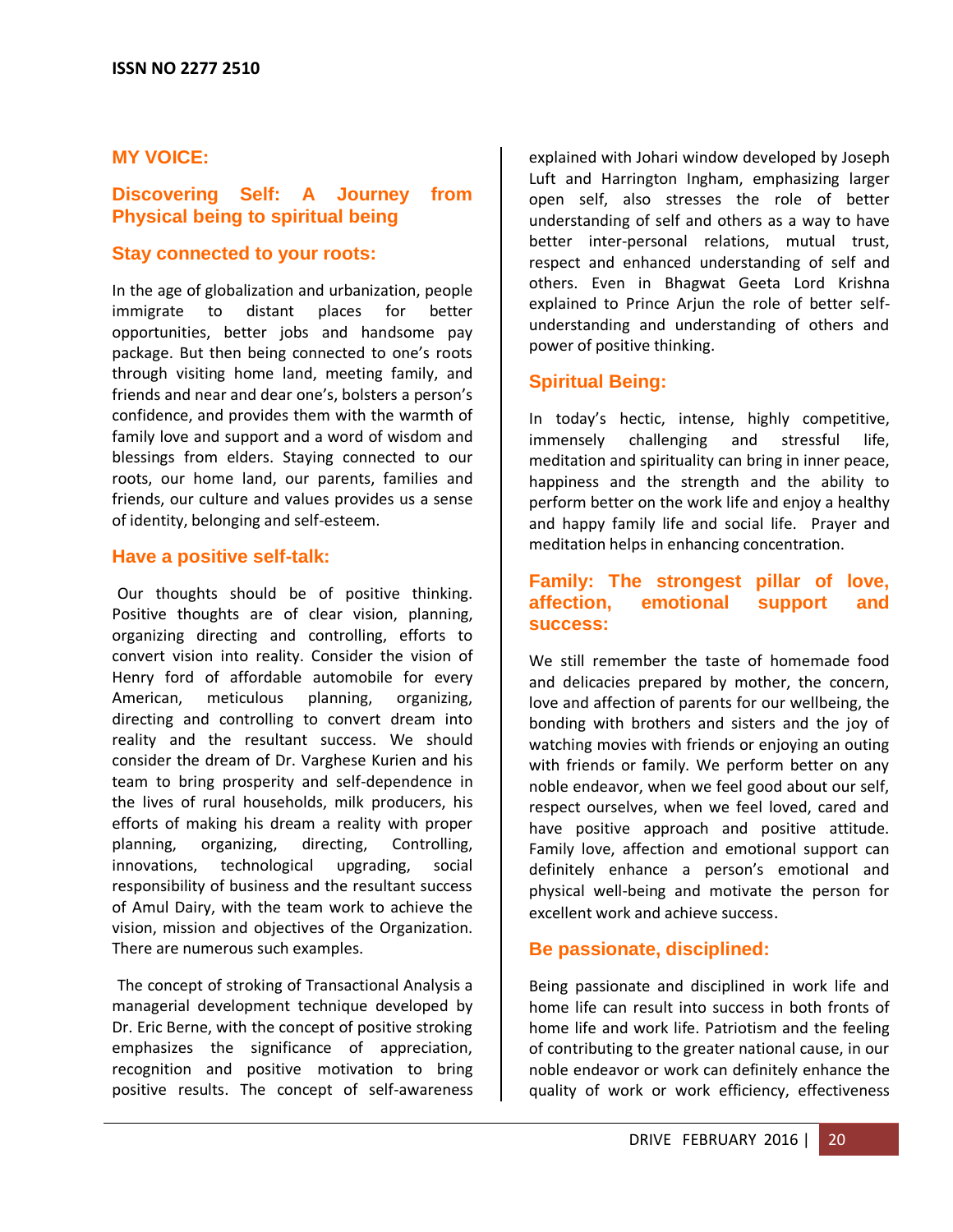and productivity. For example if the teacher teaches with an attitude that they are not just imparting education but rather they are shaping the future of the nation with qualified human resources, or when the human resources of the country works with the attitude that their efforts are contributing to the greater national cause of self-sufficiency, export promotion and job creation, then the quality of work will be different, productivity will be higher.

**By:**

**Mr. Sunil V. Chaudhary Assistant Professor SEMCOM**

### **Accounting Aura:**

### **Some Tips for Written Communication in Accounting and Finance**

### **Questions to Ask of Your Draft**

As you write and receive feedback on your papers, consider asking the following questions (not all questions are applicable to all types of assignments):

- Do I respond to the assignment? Do I summarize when I've been asked to analyze, evaluate, or recommend? Do I recommend when I've been asked only to inform?
- Does my writing follow the proper conventions for the type of document specified (letter, memo, report, etc.)?
- Do I strike the appropriate tone for the audience and situation? Do I use professional rather than casual language?
- How do I know my claims are true? Do I use evidence that is grounded in my analysis of the data and in professional standards rather than in personal experience? Do I cite the authoritative literature?
- Does my document have a meaningful organization that breaks my ideas into logically organized paragraphs and purposefully moves a reader from one idea to the next?
- Do I waste space on excessive summary of sources? Do I make purposeful choices about when to summarize, paraphrase, and quote sources?
- Do I effectively use tables and charts to summarize complex data or findings?
- Do I distinguish my ideas from those of the authors/theories/articles I discuss?

Have I carefully proofread my document to eliminate confusing sentences, grammatical mistakes, punctuation errors, and typos?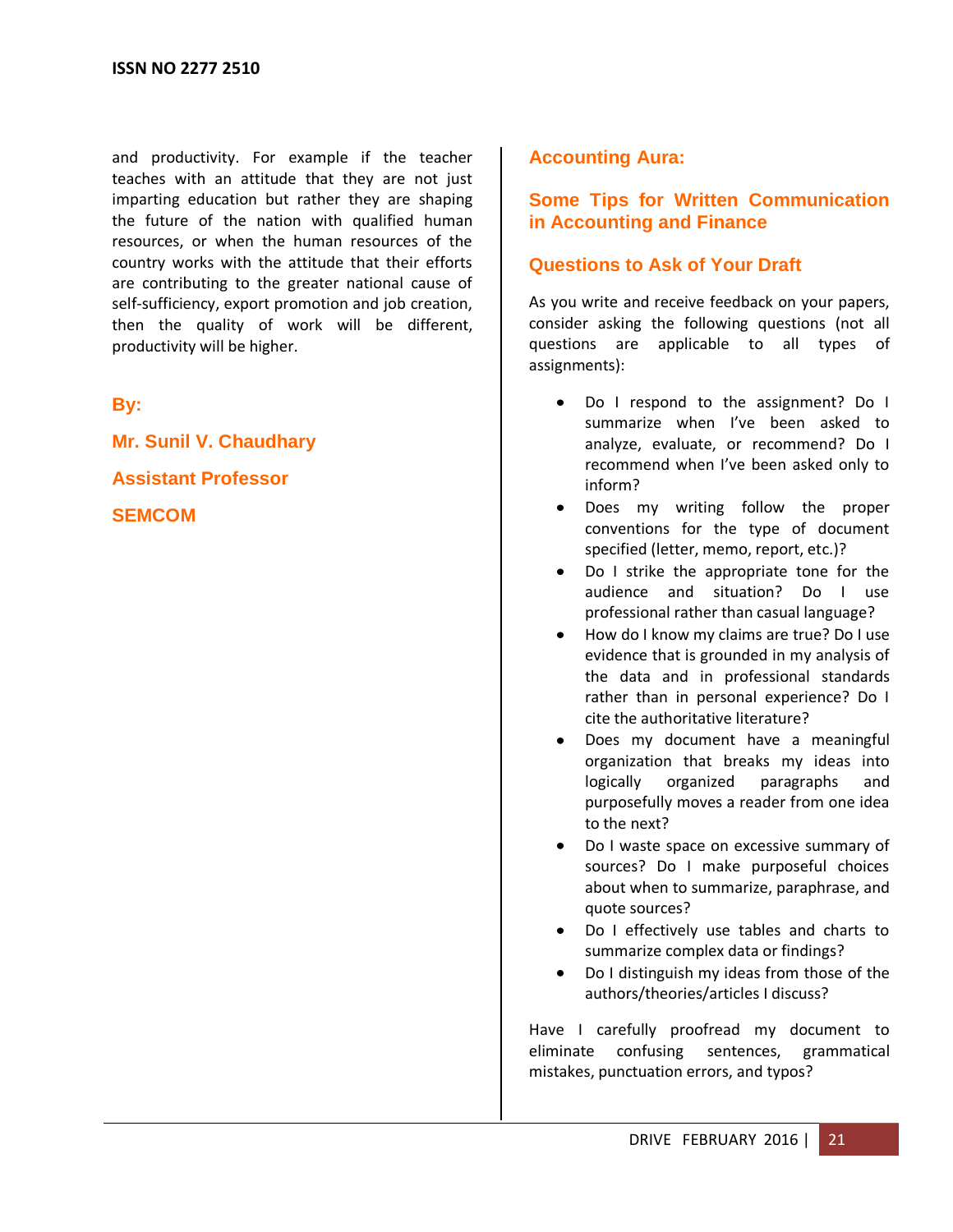### **Common Pitfalls to Avoid**

When writing a paper for an accounting or finance course, take care to avoid the following:

- Improper use of a theory or principle– If you are applying a particular accounting or finance principle, be sure you have a good understanding of this principle.
- $\bullet$  Failure to address the assignment Be sure to write in response to the question asked, the problem posed, or the scenario provided.
- Excessive summarizing/lack of analysis  $-$  If your task is to evaluate and analyze data, simply summarizing the information will not be adequate.
- Lack of adequate support Provide and explain evidence that shows you have analyzed the data and applied the appropriate professional principles. Cite authoritative standards, laws, and rules supporting your conclusion or recommendation.
- Use of personal opinion or anecdotes Personal opinions or anecdotes generally do not qualify as rigorous and appropriate evidence in support of a claim. Your opinion does not qualify as data.
- Lack of an adequately complex thesis For essay assignments, a good thesis moves your reader beyond a simple observation. It asserts an arguable perspective that requires some work on your part to demonstrate its validity.
- Inappropriate tone and language An effective business document is tailored to the purpose and audience at hand.
- Use of unreliable electronic sources Take care to rigorously evaluate your sources, particularly ones from the Internet. Ask who authored the information, who published or sponsored the information, how well the information reflects the author's knowledge of the field, and

whether the information is accurate and timely.

- Excessive quoting When quoting a source in order to provide evidence, use only the relevant part of the quotation. When you establish a claim/assertion and provide textual support, be sure to explain the relationship between the quotation and the assertion.
- Wordiness Be as concise as possible without omitting important content. Frequently, the task is to summarize facts or compare data to a standard rather than to write endlessly about a situation.
- Plagiarism Plagiarism is the use of someone else's work or ideas, in any form, without proper acknowledgement. Whether you are quoting, summarize, or paraphrasing in your own words, you must cite your sources, including online sources. Even if you do not intend to plagiarize, if you do not properly cite your sources, you have plagiarized.
- Passive voice Use active voice as often as possible. Active voice generally is more concise and lively than passive voice.

### **References:**

Claire B. May and Gordon S. May, Effective Writing: A Handbook for Accountants (New Jersey: Prentice Hall, 2012).

Joseph D. Andrew Jr., Claire B. May, and Gordon S. May, Effective Writing: A Handbook for Finance People (New Jersey: Prentice Hall, 1999).

### **By:**

**Mr. Pratik Shah Assistant Professor SEMCOM**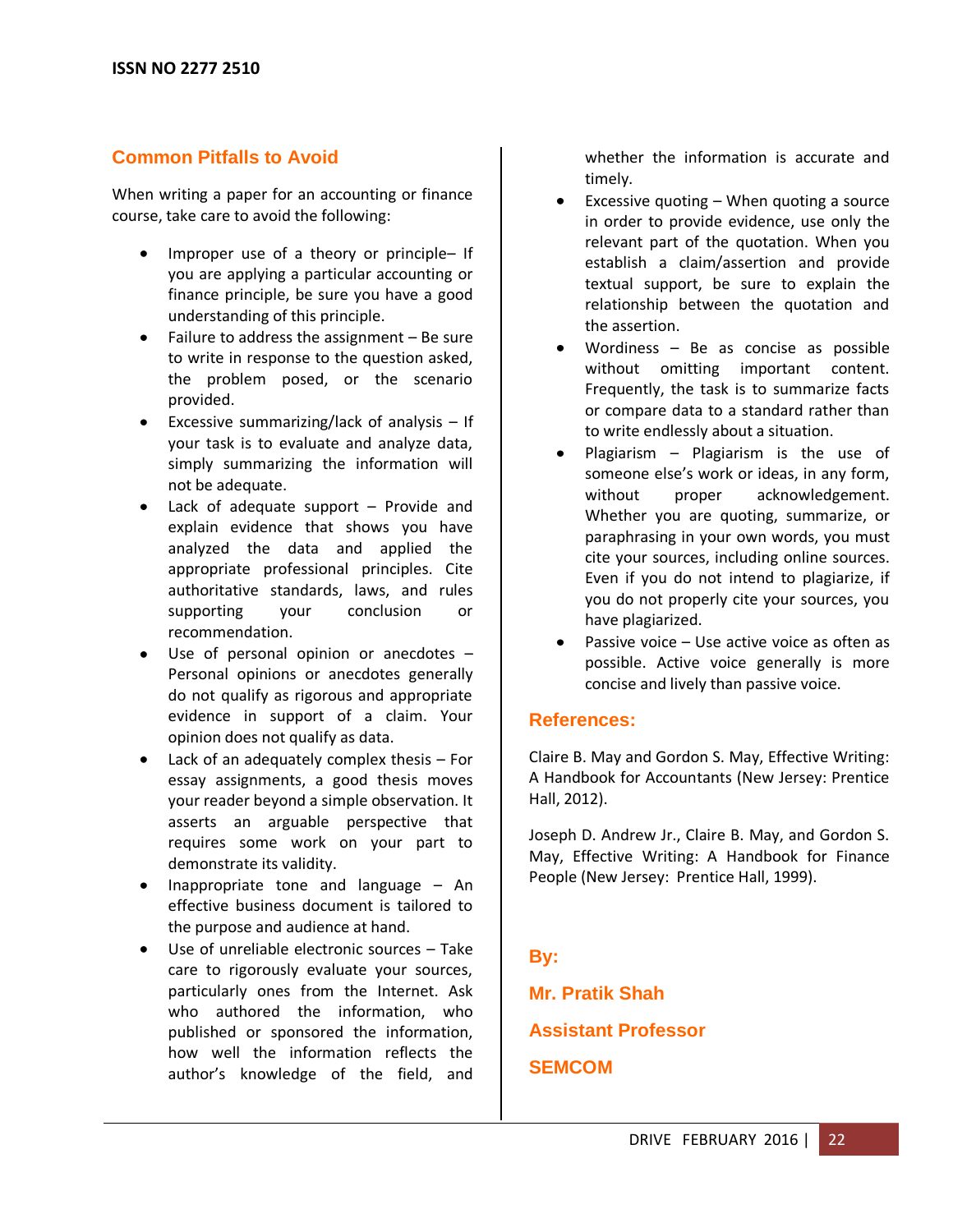### **Article:**

### **H-Index: A measurement for Importance of Individual's Research Contribution**

### **Introduction**

The h-index is an author-level metric that attempts to measure both the productivity and citation impact of the publications of an author. It is was proposed by Jorge E. Hirsch, a physicist at UCSD (University of California, San Diego). The h-index is also known as Hirsch index or Hirsch number.

The h-index can also be applied to know the productivity and impact of a group of authors (grouped by Journal, Institute, or Country).

An author with an index of h (say, 3) has published h (3) papers each of which has been cited in other papers at least h (3) times.

Thus, the h-index reflects both the number of publications and the number of citations per publication. That is, it measures, simultaneously, the quality and quantity of scientific output.

### **Calculation**

Let f(x) is the function that describes the number of citations for publication x. The h-index is calculated as follows. First order the values of  $f(x)$  for each x, from the largest to the lowest value. Then, look for the last position in which  $f(x)$  is greater than or equal to the position number. This position number as h-index.

For example, if a researcher with 5 publications A, B, C, D, and E received 10, 8, 5, 4, and 3 citations, respectively.

| P=Position<br><b>Number</b>          |      | 2    | 3    | 4    | 5     |
|--------------------------------------|------|------|------|------|-------|
| X=Publication                        | А    | B    | С    | D    | Е     |
| $F(X)=No.$<br>οf<br><b>Citations</b> | 10   | 8    | 5    |      | 3     |
| F(X) > P                             | True | True | True | True | False |

Hence, the h index is equal to 4. It indicates that there are 4 publications of an author, each of them is having 4 or more citations.

If the same publications (A, B, C, D, and E) have 5, 3, 8, 25 and 3 citations respectively. Then, they can be arranged in the descending order of "Number of Citations" as following.

| P=Position<br>Number                 |      | 2    | 3           |       | 5     |
|--------------------------------------|------|------|-------------|-------|-------|
| X=Publication                        |      | С    | Α           | в     | E     |
| $F(X)=No.$<br>οf<br><b>Citations</b> | 25   | 8    | 5           | 3     | 3     |
| F(X) > P                             | True | True | <b>True</b> | False | False |

Hence, the h-index is 3. That is, there are 3 publications such that each of them is having at least 3 citations. It is cannot be 4 because there are no 4 publications such that each of them is having at least 4 citations.

### **Critical Analysis**

It's a metrics for the evaluation of the impact of the work of a particular researcher.

Only the most highly cited articles contribute to the h-index.

The h-index grows as citations accumulate over the period of time, but at the same time, it also depends on consistent contribution. That is, an author who published only 3 publications with average number of citations as 100 will have h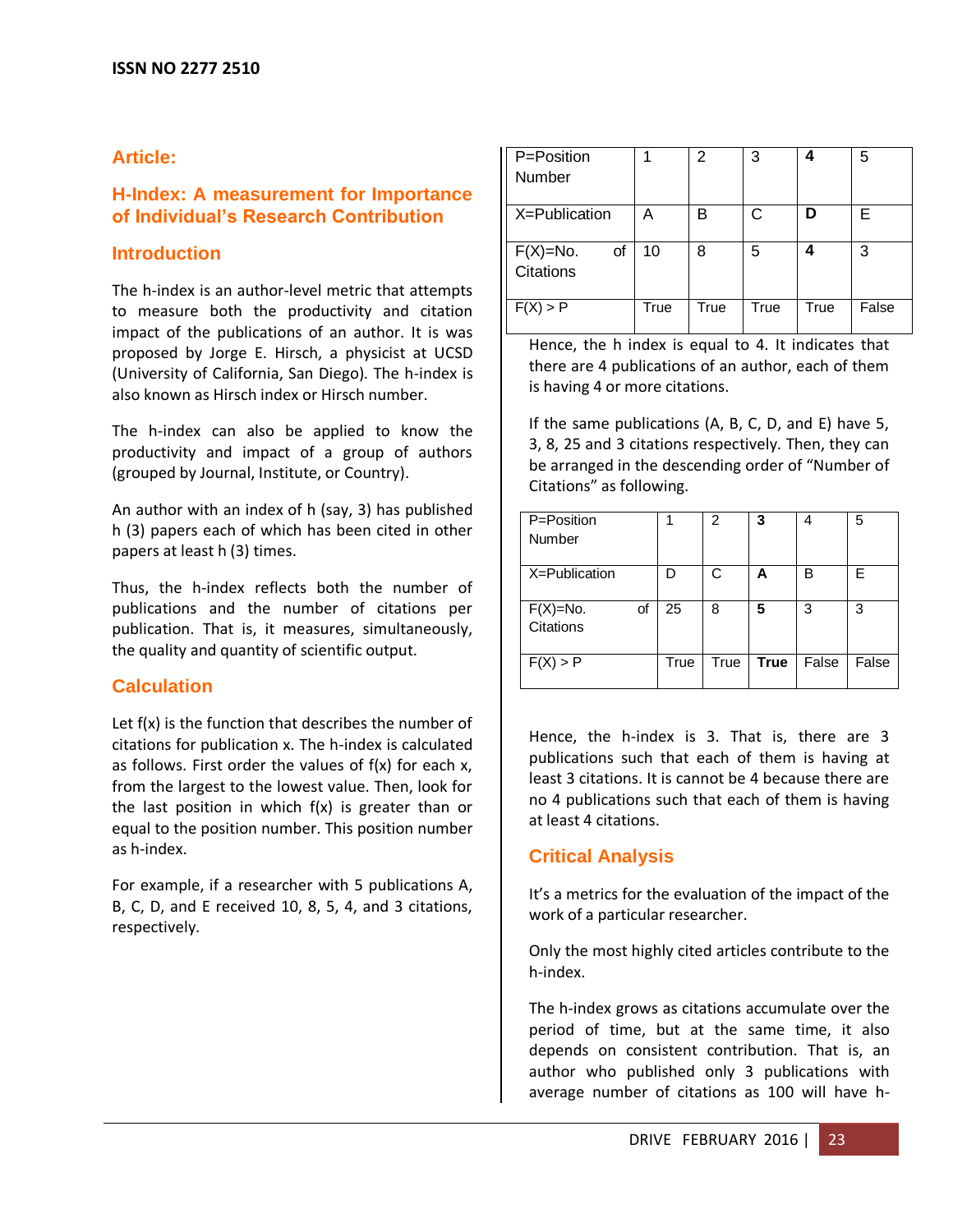index as 3 only. Whereas if same author has published 20 publications out of which 10 publications have 10 or more citations, the h-index will be 10.

The index works properly only for comparing scientists working in the same field. For some field h-index value of 10 may be considered as outstanding while for some other field it may be considered as normal.

The h-index discards the information contained in author placement in the authors' list, which may be significant in some scientific fields.

The h-index can be manipulated through selfcitations.

The h-index does not provide a significantly more accurate measure of impact than some simple measure such as the total number of citations for a given scholar.

### **References:**

<https://en.wikipedia.org/wiki/H-index>, last accessed on 23/01/2016.

**By:**

**Dr. Kamlesh Vaisnav**

**Associate Professor**

**SEMCOM**

### **ARTICLE:**

### **Big Data Analytics**

### **Definition**

- Big data analytics examines large amounts of data to uncover hidden patterns, correlations and other insights.
- With today's technology, it's possible to analyze your data and get answers from it almost immediately – an effort that's slower and less efficient with more traditional business intelligence solutions.

### **Importance of Big Data**

- The new benefits that big data analytics brings to the table, however, are speed and efficiency. Whereas a few years ago a business would have gathered information, run analytics and unearthed information that could be used for future decisions, today that business can identify insights for immediate decisions.
- The ability to work faster and stay agile  $$ gives organizations a competitive edge they didn't have before.
- Big data analytics helps organizations harness their data and use it to identify new opportunities. That, in turn, leads to smarter business moves, more efficient operations, higher profits and happier customers.
- In his report Big Data in Big Companies, IIA Director of Research Tom Davenport interviewed more than 50 businesses to understand how they used big data.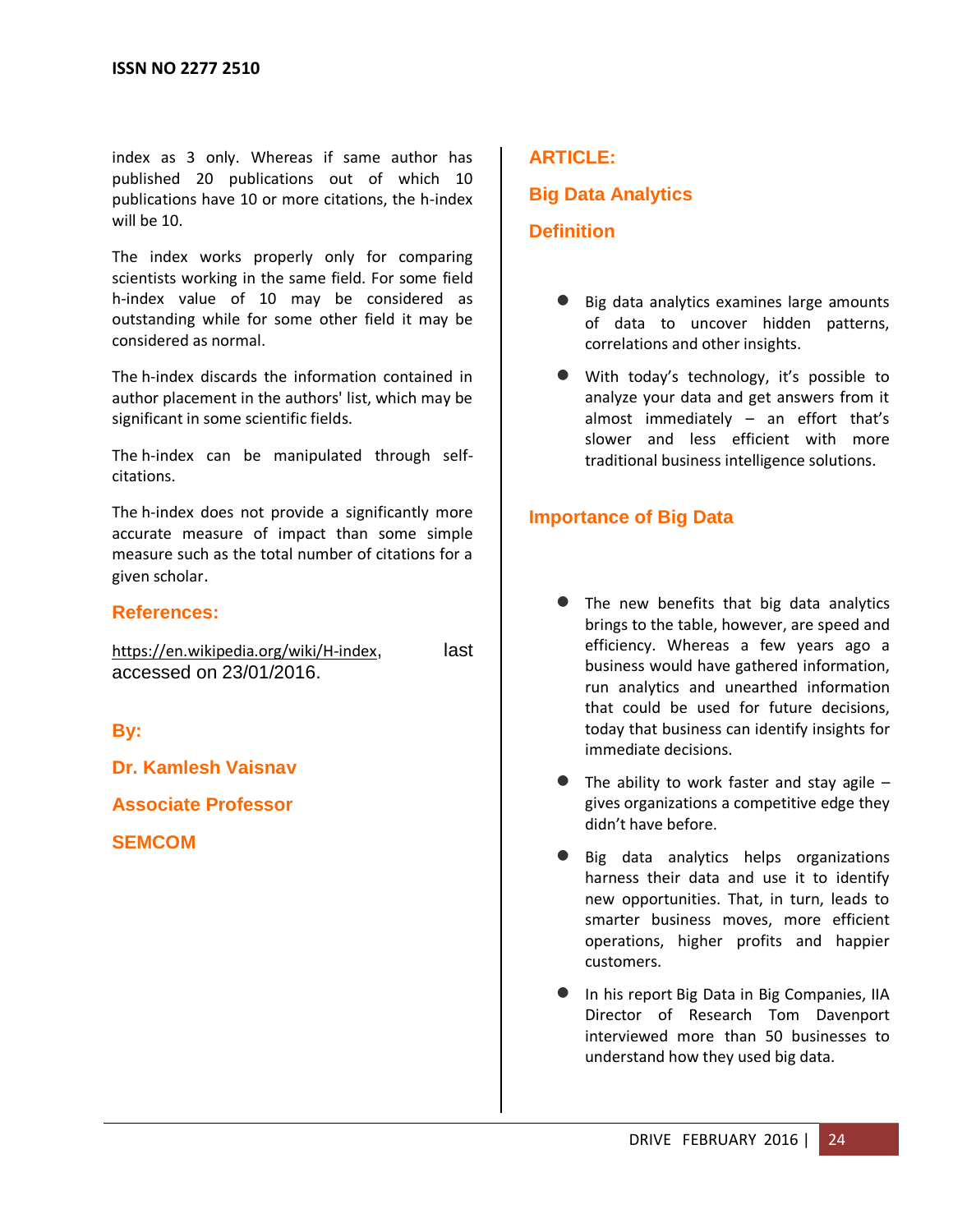

### **Cost reduction.**

Big data technologies such as Hadoop1 and cloud-based analytics bring significant cost advantages when it comes to storing large amounts of data  $-$  plus they can identify more efficient ways of doing business.

### **Faster, better decision making.**

With the speed of Hadoop and in-memory analytics2, combined with the ability to analyze new sources of data, businesses are able to analyze information immediately – and make decisions based on what they've learned.

### **New products and services.**

With the ability to gauge customer needs and satisfaction through analytics comes the power to give customers what they want. Davenport points out that with big data analytics, more companies are creating new products to meet customers' needs.

### **Technology**

### **1. Hadoop.**

This open source software framework can store large amounts of data and run applications on clusters of commodity hardware. It has become a key technology to doing business due to the constant increase of data volumes and varieties, and its distributed computing model processes big data fast. An additional benefit is that Hadoop's open source framework is free and uses commodity hardware to store large quantities of data.

### **2. In-memory analytics.**

By analyzing data from system memory (instead of from your hard disk drive), you can derive immediate insights from your data and act on them quickly. This technology is able to remove data prep and analytical processing latencies to test new scenarios and create models; it's not only an easy way for organizations to stay agile and make better business decisions, it also enables them to run iterative and interactive analytics scenarios.

### **By:**

**Mr. Vishnukumar Teraiya Trainee Adyapak Sahayak SEMCOM**